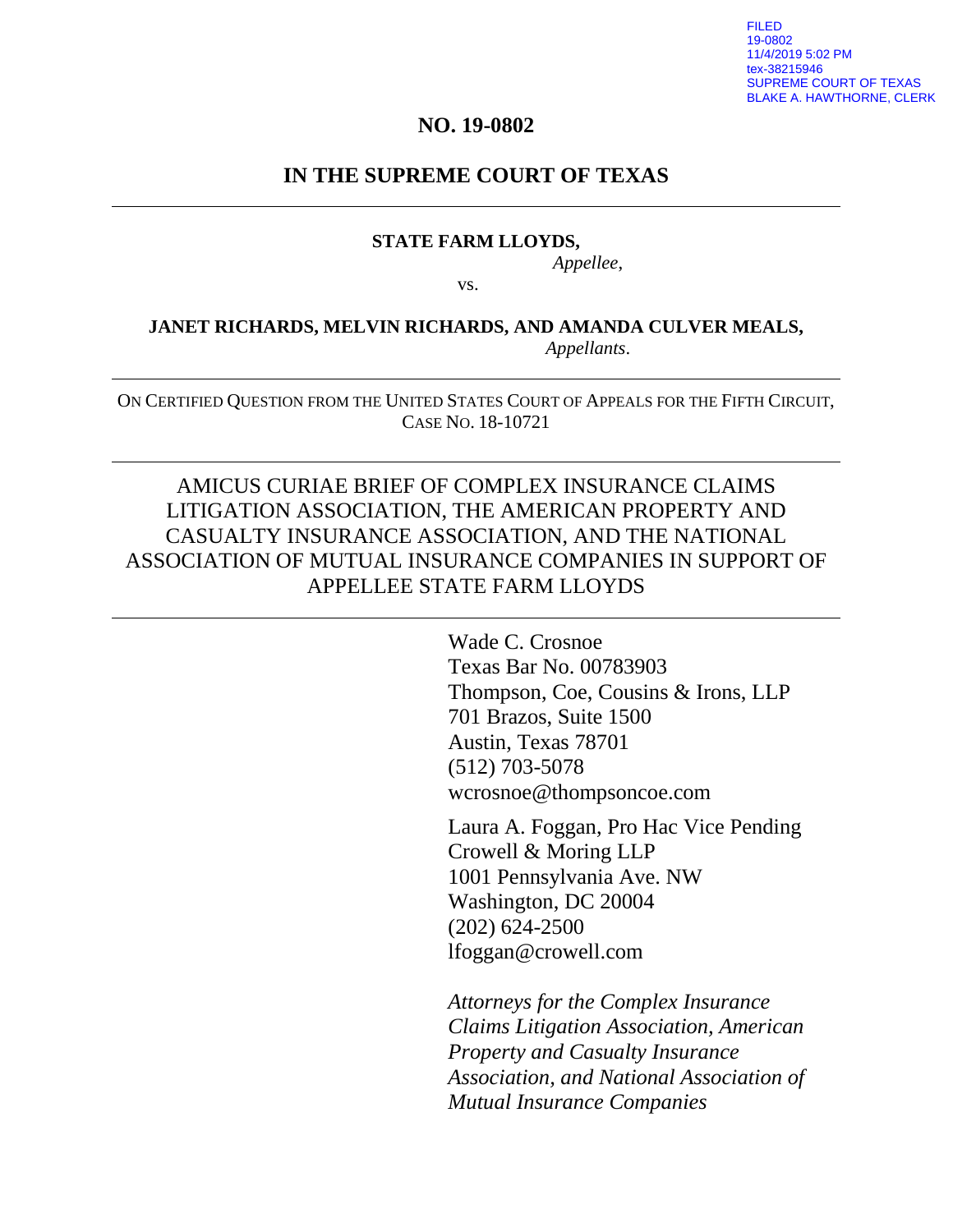# **TABLE OF CONTENTS**

| $\mathcal{D}$                                                                                                                                                                      |  |
|------------------------------------------------------------------------------------------------------------------------------------------------------------------------------------|--|
| $\mathcal{D}$                                                                                                                                                                      |  |
|                                                                                                                                                                                    |  |
|                                                                                                                                                                                    |  |
| PERMITTING RELIANCE ON COVERAGE FACTS THAT<br>$\mathbf{I}$ .<br>DEMONSTRATE THE POLICY DOES NOT APPLY IS CONSISTENT<br>WITH THE PLAIN POLICY TERMS AND SETTLED RULES OF            |  |
| TEXAS LAW PERMITS AN INSURER TO CONSIDER EXTRINSIC<br>$\Pi$ .<br>FACTS THAT ARE RELEVANT TO WHETHER COVERAGE APPLIES<br>AND DO NOT OVERLAP WITH THE MERITS OF THE UNDERLYING<br>12 |  |
| CONSIDERATION OF EXTRINSIC EVIDENCE IN DETERMINING<br>III.<br>THE INSURER'S DUTY TO DEFEND IN THIS CASE IS SUPPORTED                                                               |  |
| 24                                                                                                                                                                                 |  |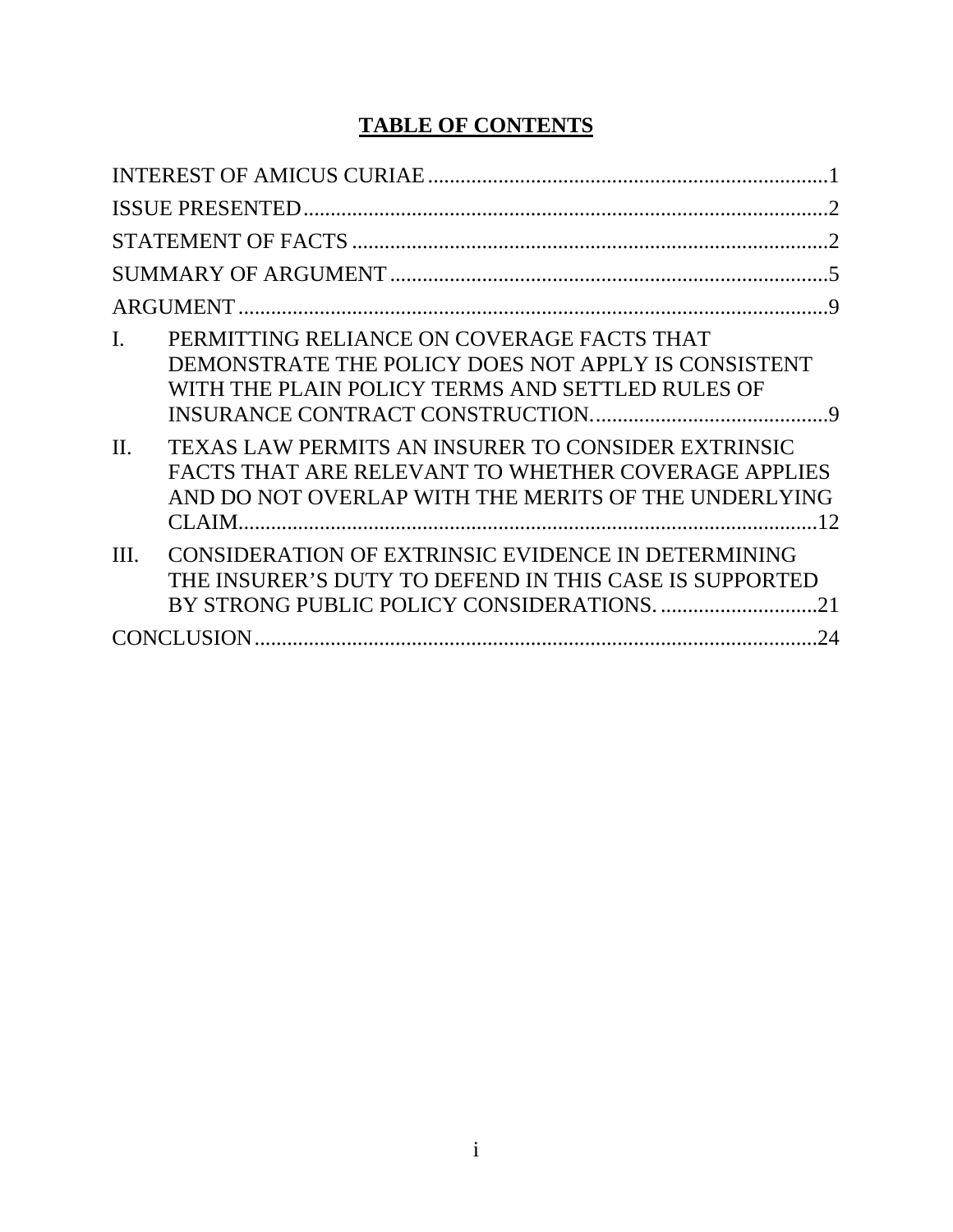# **TABLE OF AUTHORITIES**

## **Cases**

| Acosta, Inc. v. Nat'l Union Fire Ins. Co.,                |
|-----------------------------------------------------------|
| Am. Mfrs. Mut. Ins. Co. v. Schaefer,                      |
| B. Hall Contracting Inc. v. Evanston Ins. Co.,            |
| Bilyeu v. National Union Fire Ins. Co. of Pittsburgh, PA, |
| Biochemics, Inc. v. Axis Reinsurance Co.,                 |
| Blake v. Nationwide Ins. Co.,                             |
| Cent. Bearings Co. v. Wolverine Ins. Co.,                 |
| Composite Structures, Inc. v. Cont'l Ins. Co.,            |
| Cook v. Ohio Cas. Ins. Co.,                               |
| Don's Bldg. Supply v. OneBeacon Ins. Co.,                 |
| Edwards v. Lexington Ins. Co.                             |
| Farbstein v. Westport Ins. Corp.,                         |
| Farm Family Mut. Ins. Co. v. Whelpley,                    |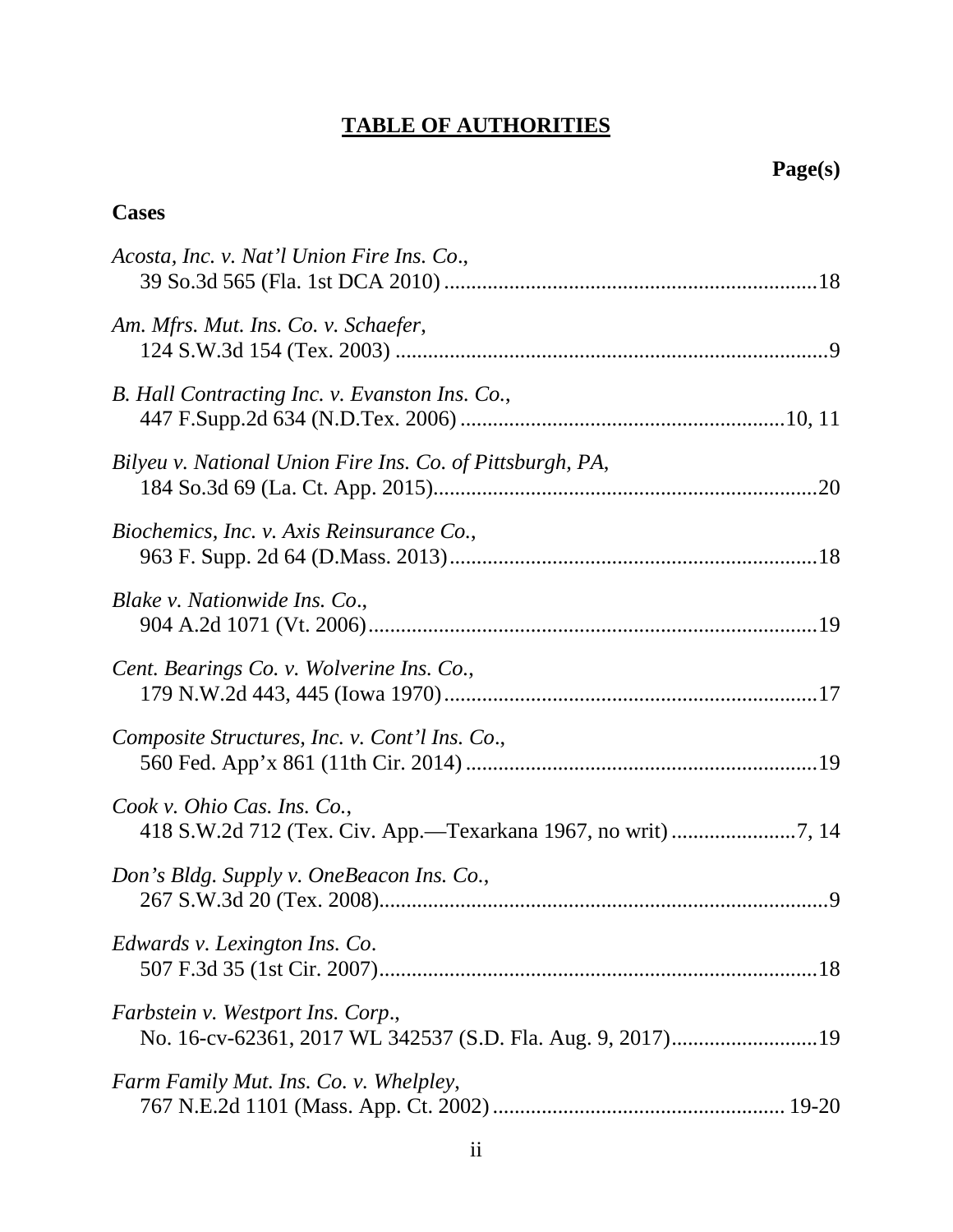| Farmers Ins. Exchange v. Greene,<br>376 S.W.3d 278 (Tex. App.—Dallas 2012), aff'd, 446 S.W.3d 761                                |
|----------------------------------------------------------------------------------------------------------------------------------|
| Fidelity & Cas. Co. of New York v. Envirodyne Engineers, Inc.,                                                                   |
| Garvey v. State Farm Fire & Cas. Co.,                                                                                            |
| Gonzales v. Am. States Ins. Co.,                                                                                                 |
| GuideOne Elite Ins. Co. v. Fielder Rd. Baptist Church,                                                                           |
| Hall v. Mutual Benefit Health & Acc. Ass'n,                                                                                      |
| Hartford Cas. Ins. Co. v. Phillips,                                                                                              |
| Holyfield v. Members Mut. Ins. Co.,<br>566 S.W.2d 28 (Tex. Civ. App.—Dallas), writ ref'd n.r.e., 572                             |
| Illinois State Bar Assoc. Mut. Ins. Co. v. Rex Carr Law Firm, LLC,<br>No. 4-16-0365, 2017 WL 2805126 (Ill. App. June 27, 2017)16 |
| In re Texas Ass'n of School Boards, Inc.,                                                                                        |
| Int'l Serv. Ins. Co. v. Boll,<br>392 S.W.2d 158 (Tex. Civ. App.—Houston 1965, writ ref'd n.r.e.)7, 12, 13                        |
| Kelley-Coppedge, Inc. v. Highlands Ins. Co.,                                                                                     |
| Lamar Homes, Inc. v. Mid-Continent Cas. Co.                                                                                      |
| Nat'l Union Fire Ins. Co. v. CBI Indus., Inc.,                                                                                   |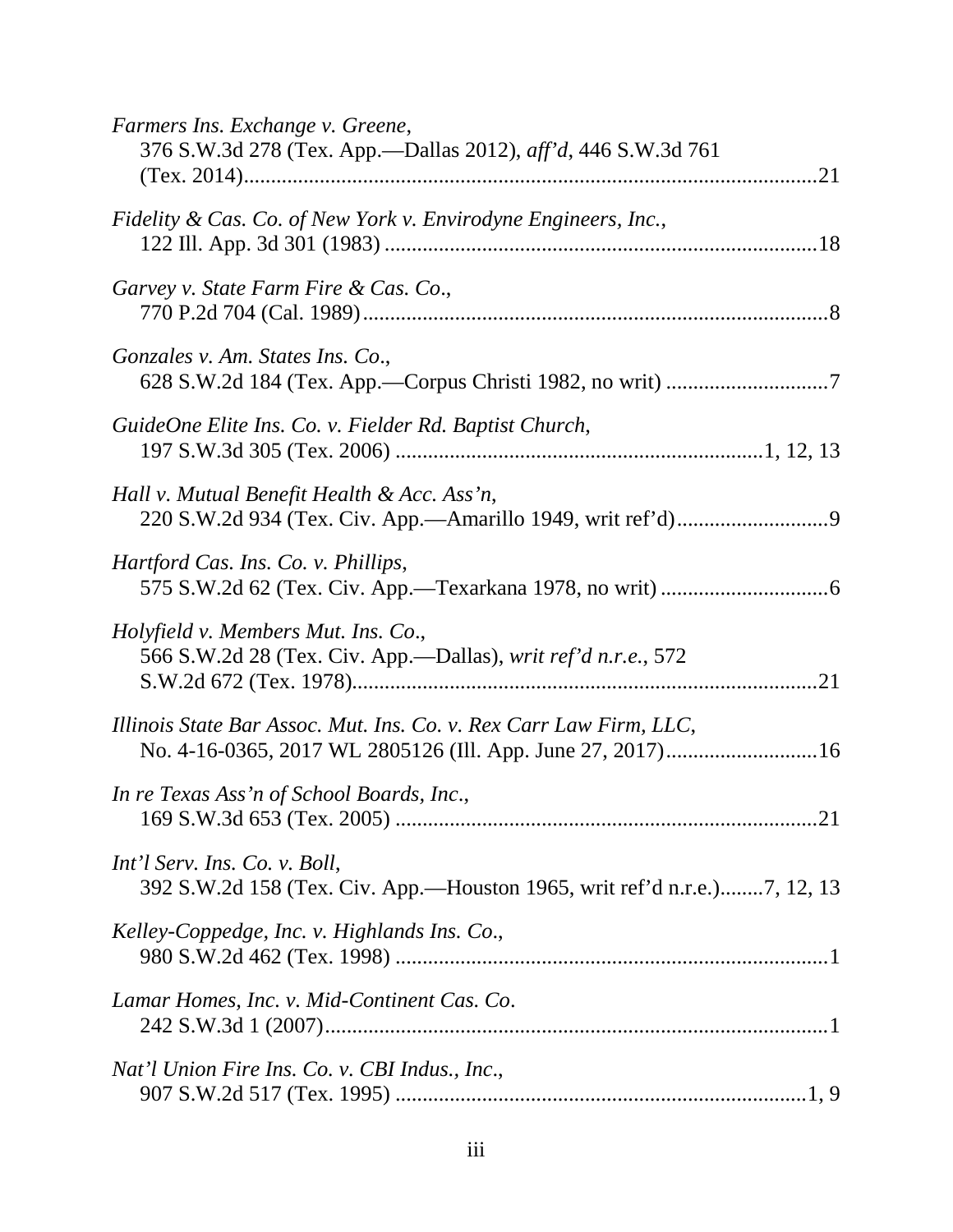| Nationwide Mutual Fire Ins. Co. v. Keen,                                                                           |
|--------------------------------------------------------------------------------------------------------------------|
| North River Ins. Co. v. Cy Thompson Transp. Agency, Inc.,                                                          |
| Northfield Ins. Co. v. Loving Home Care, Inc.,                                                                     |
| Patriarch Partners, LLC. v. AXIS Insurance Company,<br>No. 16-CV-2277, 2017 WL 4233078 (S.D.N.Y., Sept. 22, 2017), |
| Pekin Insurance Co. v. St. Paul Lutheran Church,                                                                   |
| Pekin Insurance Co. v. Wilson,                                                                                     |
| Pine Oak Builders, Inc. v. Great Am. Lloyds Ins. Co.,                                                              |
| Pompa v. American Family Mut. Ins. Co.,                                                                            |
| Richardson v. Cincinnati Ins. Co. (In re Blixseth),                                                                |
| RSUI Indem. Co. v. Worldwide Wagering Inc.,<br>No. 17-CV-01690, 2017 WL 3023748 (N.D. Ill. July 17, 2017)18        |
| State Farm Fire & Cas. Co. v. Wade,                                                                                |
| T.C. Bateson Const. Co. v. Lumbermens Mut. Cas. Co.,<br>784 S.W.2d 692 (Tex. App.—Houston [14th Dist.] 1989, writ  |
| Talen v. Employers Mut. Cas. Co.,                                                                                  |
| Town of Moreau v. Orkin Exterminating Co.,                                                                         |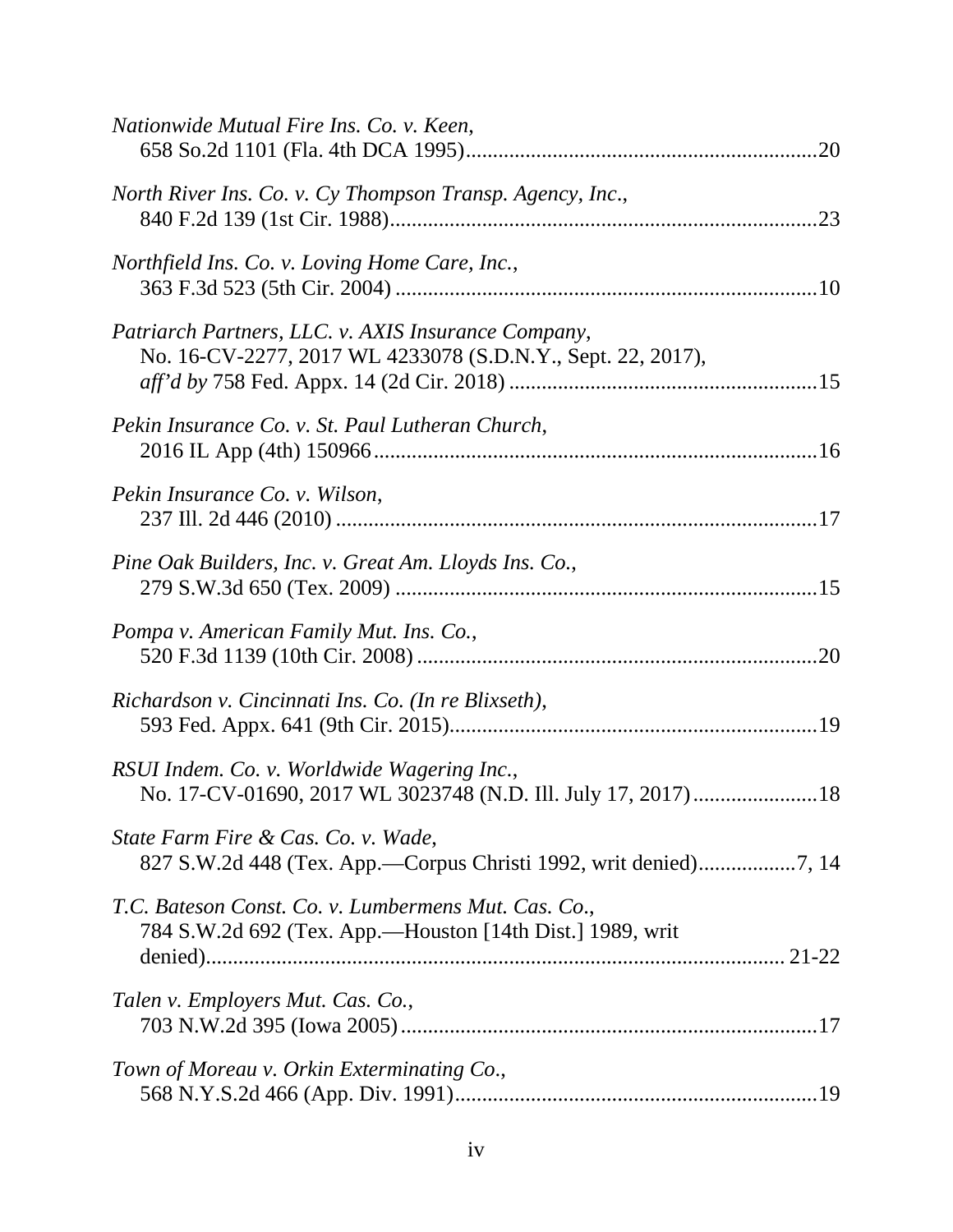| Utica Nat. Ins. Co. v. Fidelity Cas. Co.<br>of New York, 812 S.W.2d 656 (Tex. App.—Dallas 1991, writ                         |  |
|------------------------------------------------------------------------------------------------------------------------------|--|
| Utica Nat'l Ins. Co. of Texas v. Am. Indem. Co.,                                                                             |  |
| Weedo v. Stone-E-Brick, Inc.,                                                                                                |  |
| Weingarten Realty Management Co. v. Liberty Mut. Fire Ins. Co.,<br>343 S.W.3d 859 (Tex. App.—Houston [14th Dist.] 2011, pet. |  |
| Western Heritage Ins. Co. v. River Entm't,                                                                                   |  |
| Westport Ins. Corp. v. Albert,                                                                                               |  |
| Westport Ins. Corp. v. Atchley, Russell, Waldrop & Hlavinka, L.L.P.,                                                         |  |
| Zurich American Ins. Co. v. Nokia, Inc.,                                                                                     |  |
| <b>Rules</b>                                                                                                                 |  |
|                                                                                                                              |  |
| <b>Other Authorities</b>                                                                                                     |  |
|                                                                                                                              |  |
| 1 Roland H. Long, THE LAW OF LIABILITY INSURANCE § 5.02                                                                      |  |
| David S. Miller, <i>Insurance as Contract: The Argument for</i><br>Abandoning the Ambiguity Doctrine, 88 Colum. L. Rev. 1849 |  |
| 1 Allan D. Windt, INSURANCE CLAIMS AND DISPUTES § 4:4                                                                        |  |
|                                                                                                                              |  |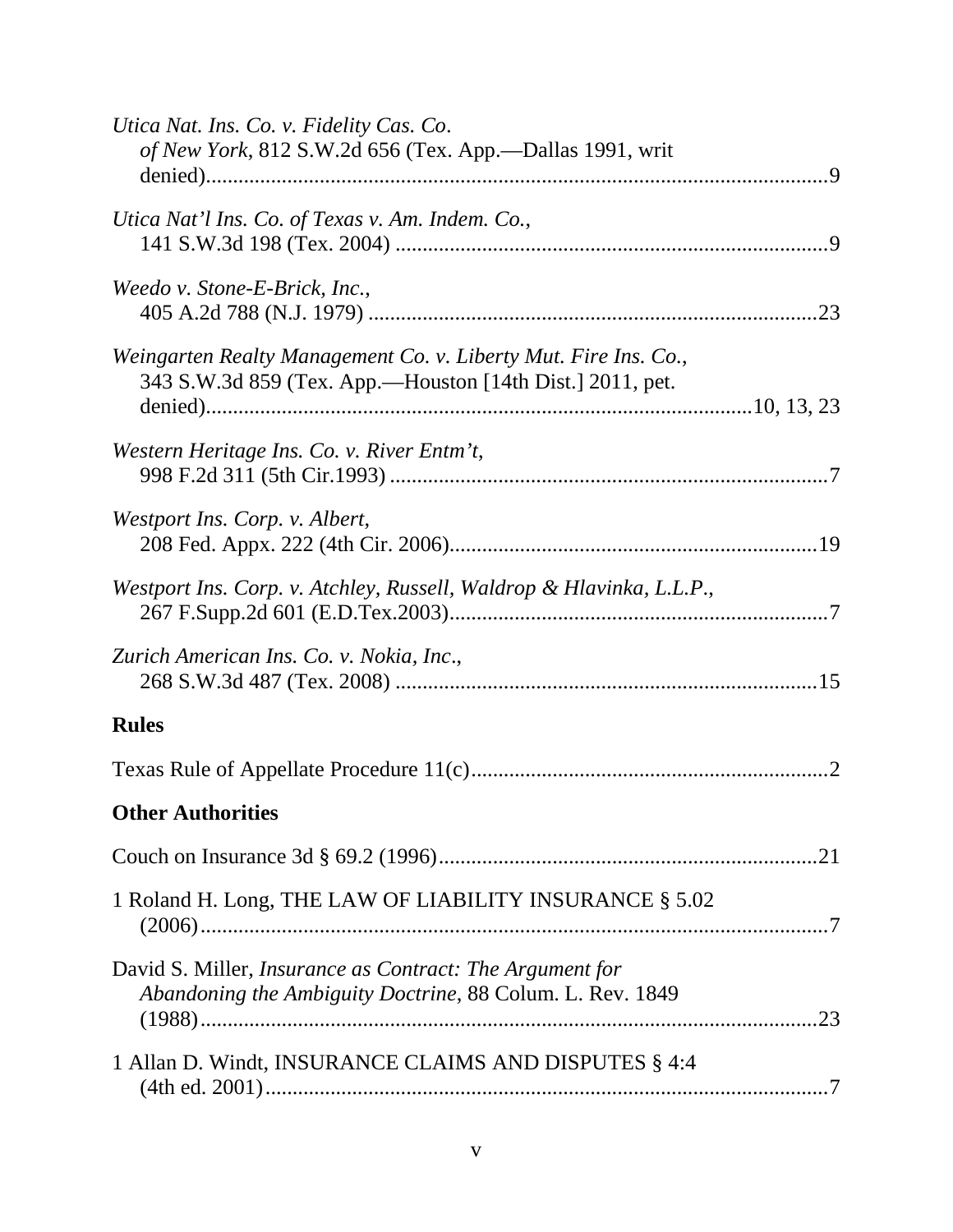#### **INTEREST OF AMICUS CURIAE**

The Complex Insurance Claims Litigation Association ("CICLA"), the American Property and Casualty Insurance Association ("APCIA"), and the National Association of Mutual Insurance Companies ("NAMIC") are trade associations of major property and casualty insurance companies, which collectively represent more than a thousand insurance companies in the country. They provide a substantial percentage of liability coverage written in Texas and throughout the nation containing provisions similar or identical to those at issue in this appeal.

CICLA, APCIA, and NAMIC are all vitally interested in the judicial interpretation of these coverage provisions and, because of their members' extensive experience, can provide a unique perspective on the issues presented. CICLA, APCIA and NAMIC have participated in many cases throughout the country, including cases before the Supreme Court of Texas.<sup>1</sup> Due to their members' extensive experience with the insurance principles and policy provisions here, amici respectfully submit that their participation is desirable. Amici will demonstrate that, where extrinsic facts determine if coverage applies, but have no

<sup>&</sup>lt;sup>1</sup> CICLA, or its predecessor, the Insurance Environmental Litigation Association ("IELA"), has appeared before this Court in important insurance cases, including: *GuideOne Elite Ins. Co. v. Fielder Rd. Baptist Church*, 197 S.W.3d 305 (Tex. 2006); *Lamar Homes, Inc. v. Mid-Continent Cas. Co*. 242 S.W.3d 1 (2007); *Kelley-Coppedge, Inc. v. Highlands Ins. Co*., 980 S.W.2d 462 (Tex. 1998); *Nat'l Union Fire Ins. Co. v. CBI Indus., Inc*., 907 S.W.2d 517 (Tex. 1995).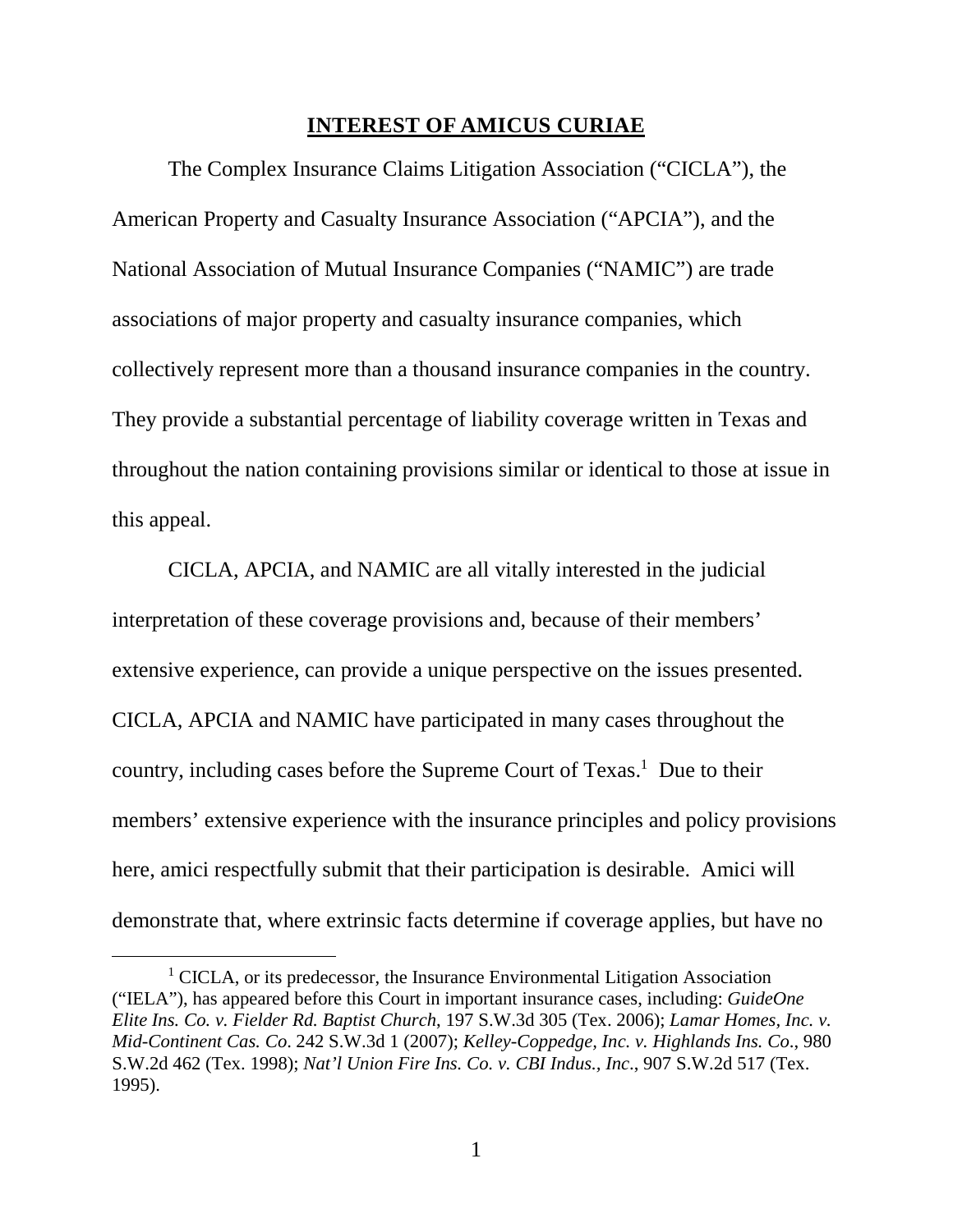bearing on the merits of the underlying claim, consideration of them does not violate the spirit or settled application of the Texas "eight corners" rule. Further, in the situation here, consideration of the true facts supports the public interest by protecting the efficient working of the insurance system.

The fees and costs for this brief have been paid entirely by amici. *See* Tex. R. App. P. 11(c).

#### **ISSUE PRESENTED**

On September 9, 2019, the United States Court of Appeals for the Fifth Circuit certified the following question to this Court:

Is the policy-language exception to the eight-corners rule articulated in *B. Hall Contracting Inc. v. Evanston Ins. Co.*, 447 F.Supp.2d 634 (N.D.Tex. 2006), a permissible exception under Texas law?

This Court accepted the Certified Question on September 13, 2019 in accordance

with Rule 58. The Court should answer the certified question in the affirmative.

This is particularly true where, as here, the extrinsic facts relied on to determine if

an insurance policy is applicable do not conflict with the underlying allegations

and have no bearing on the merits of the underlying case.

#### **STATEMENT OF FACTS**

#### **A. The Policy**

Appellee State Farm issued a homeowners' policy to Janet and Melvin Richards for the period March 20, 2017 through March 20, 2018. (ROA.545) Under the policy, State Farm agreed to provide a defense "if a claim is made or a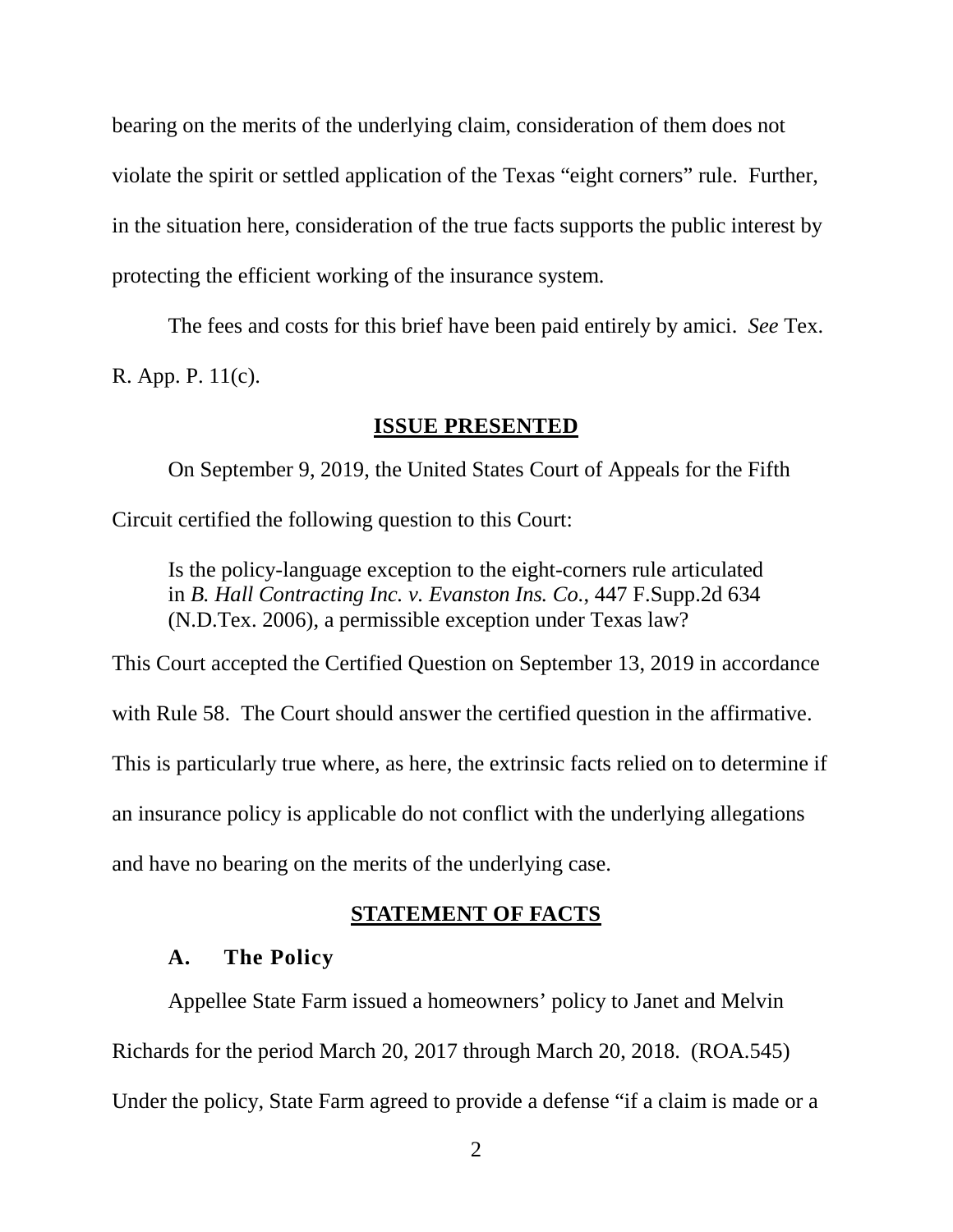suit is brought against an **insured** for damages because of **bodily injury**… *to which this coverage applies*, caused by an **occurrence**." (ROA.590, "Coverage L) (Italics added.) The policy does not provide for a defense "even if the allegations of the suit are groundless, false or fraudulent." *See* (ROA.590-91) The defense provision further provides that State Farm may "make any investigation" in connection with the defense. (ROA.590)

The policy contains two exclusions relevant here. The "Motor-Vehicle Exclusion" exempts coverage for bodily injury "arising out of the … use … of … a motor vehicle owned or operated by or rented or loaned to any insured." Exclusion 1.e. (ROA.592) Further, "motor vehicle" includes an "all-terrain vehicle… owned by an insured and designed or used for recreational or utility purposes off public roads, *while off an insured location***."** (ROA. 565) (Emphasis added). And "insured location" means "the residence premises."

The "Insured Exclusion" excludes coverage for bodily injury to any "insured," defined as: "you, and, *if residents of your household*: (a.) your relatives; and (b.) any other person under the age of 21 who is in the care of a person described above." Exclusion 1.h. (ROA.576, 593) (Emphasis added.)

#### **B. The Accident and Underlying Petition**

On June 11, 2017, Jayden was in a fatal ATV accident while under the Richards' supervision. (ROA.1503) Ms. Meals, Jayden's mother, sued the

3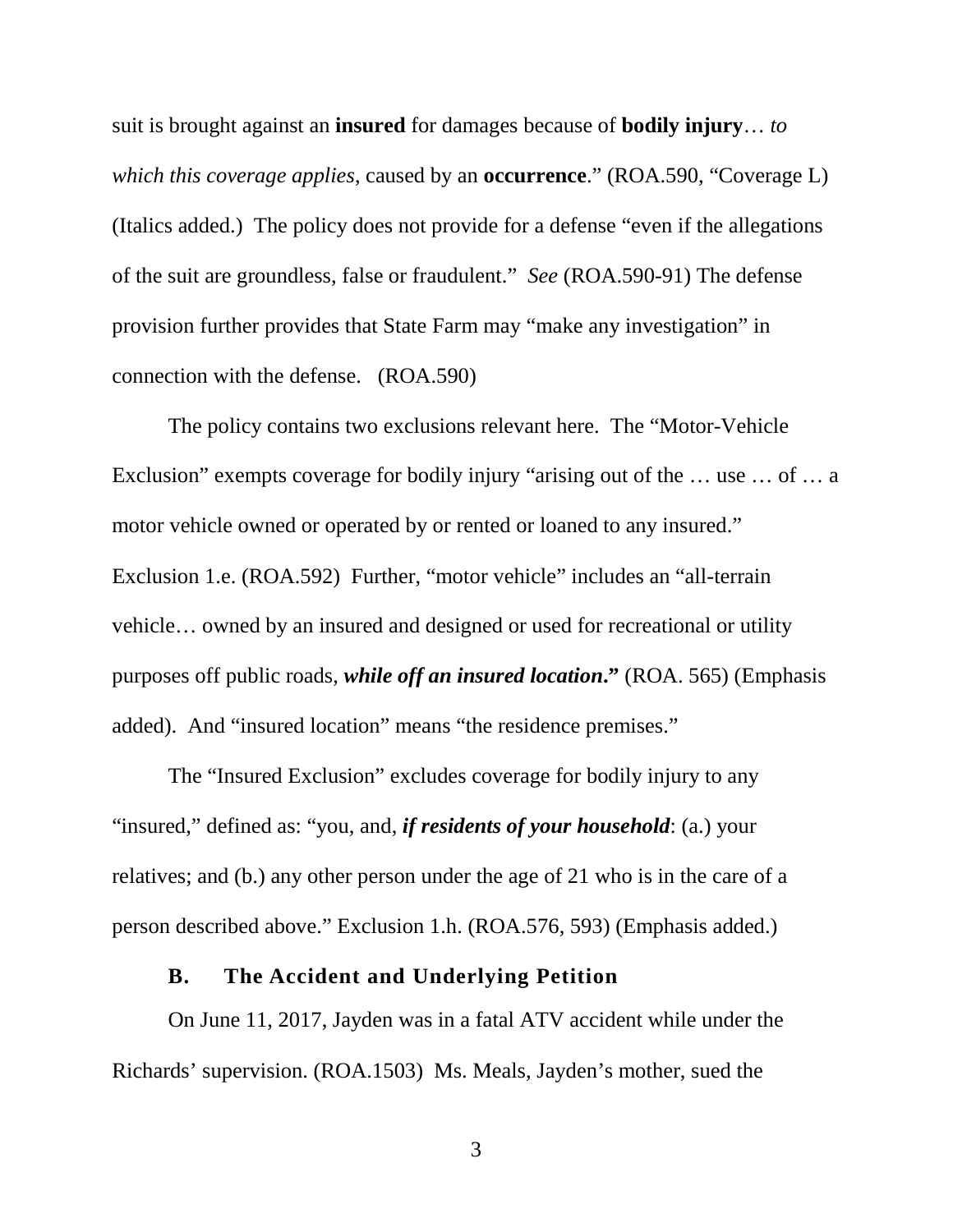Richards, alleging that the Richards were liable for negligence, gross negligence and wrongful death in failing to properly supervise, monitor, and instruct Jayden on the safe operation of the ATV. (ROA.604-606) The petition, as amended, does *not* allege either that the ATV accident occurred on the Richards' insured premises, or that Jayden was not a resident of the Richards' household in addition to residing with his mother and maternal grandmother. (ROA.603)

#### **C. Extrinsic Evidence on Coverage Facts**

State Farm brought a declaratory judgment action in federal court seeking a declaration that State Farm had no duty to defend or indemnify for the liability alleged in the wrongful death action based on the Motor Vehicle and Insured Exclusions of the policy. State Farm moved for summary judgment, supporting its motion with extrinsic evidence concerning: (1) whether the accident that caused Jayden's bodily injuries took place at a covered location, and (2) Jayden's status as an insured under the Richards' policy. Specifically, the extrinsic evidence shows that:

- On June 11, 2017, Jayden died from bodily injuries he sustained in an accident that occurred on a paved roadway on Iriquois Trail in Parker County, Texas. (ROA.1010-1012) (Richards' Admissions). *See also* ROA.1040-1042 (Texas Peace Officer's Crash Report).
- Jayden was a resident of the Richards' household at the time of the accident. (ROA.962-1039) (Richards' Admissions and Order appointing Ms. Richards as a Joint Managing Conservator of Jayden.)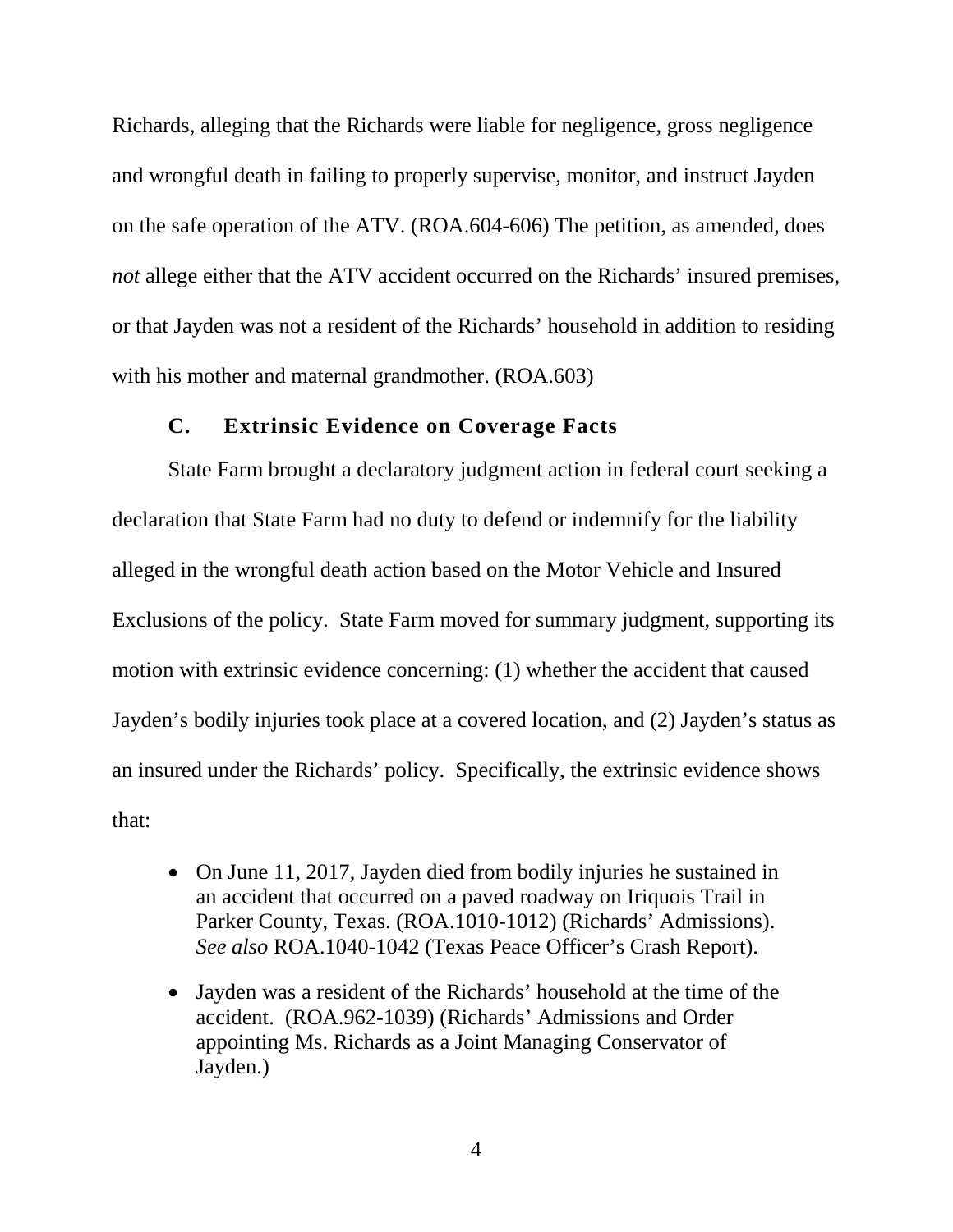#### **SUMMARY OF ARGUMENT**

It is a fundamental principle of Texas law that, absent ambiguity, insurance policies will be enforced according to their plain meaning. Here, the policy language requires the insurer to defend claims "to which this coverage applies." In determining whether it has a duty to defend, State Farm has the right to investigate and to weigh readily-ascertainable evidence concerning whether the policy's coverage applies. That right is particularly strong when, as here, the extrinsic evidence pertains purely to coverage facts that do not conflict with the allegations of the underlying lawsuit and that have no bearing on the merits of the underlying claim.

The homeowners' policy here provides the Richards a defense against claims for bodily injury to which coverage applies, caused by an occurrence. Based on its investigation, State Farm determined that two separate policy exclusions precluded coverage. First, under the policy's "Motor Vehicle Exclusion," coverage does not apply to bodily injury arising out of the use of an ATV while "off an insured location." Extrinsic evidence incontrovertibly establishes that the accident occurred away from the Richards' insured premises, a fact which, based on the plain language of this exclusion, disposes of coverage. Second, under the Insured Exclusion, coverage does not apply to bodily injury to an "insured," which includes relatives who are residents of the Richards'

5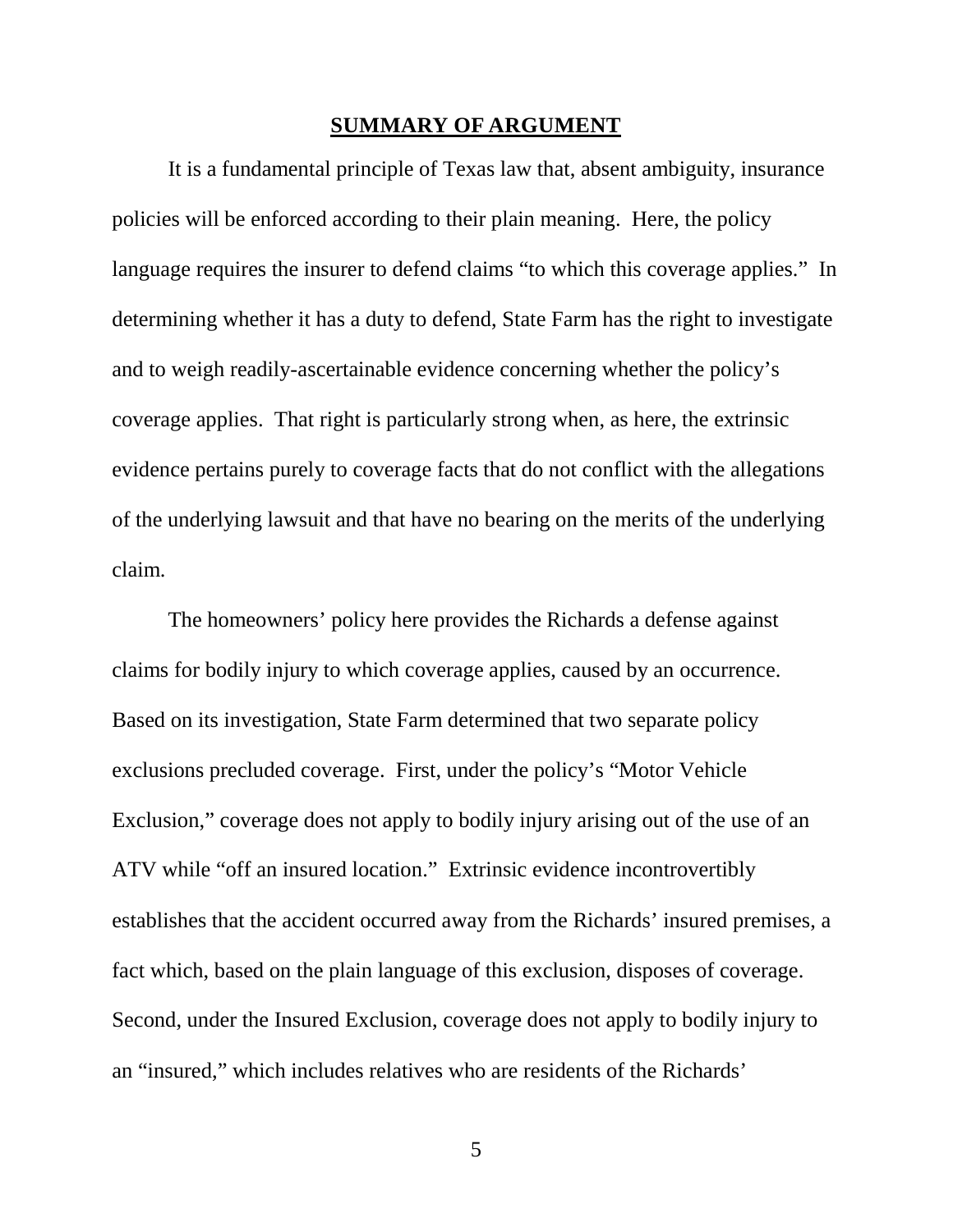household. State Farm presented extrinsic evidence that Jayden was a resident of the Richards' household at the time of the accident, which, according to the plain language of this exclusion, is also dispositive of coverage. $2$ 

Thus, this case presents the following situation:

- the insurer has a duty to defend only claims "to which coverage applies";
- the underlying petition does not allege certain facts that are not relevant to the merits of the wrongful death action but that potentially resolve coverage, including (1) where the ATV accident occurred, and (2) that Jayden was a resident of the Richards' household in addition to having his primary residence with Ms. Meals; and
- extrinsic evidence offered by the insurer including admissions made during discovery, a Peace Officer's crash report, and a court order –establishes such facts, which the insurer contends negate coverage.

Under these circumstances, the insurer's use of the evidence proffered is proper under the "policy-language exception to the eight-corners rule," is consistent with established principles of insurance contract construction, and is grounded in wellestablished Texas law. Particularly when the extrinsic evidence goes to a question of coverage that does not overlap with the issues in the underlying case, Texas law

l

 $2^2$  The assertion in the underlying petition that Jayden's primary residence was with his mother does not contradict the fact that Jayden was also a resident of the Richards' household for purposes of insurance coverage. *E.g.*, *Hartford Cas. Ins. Co. v. Phillips*, 575 S.W.2d 62, 63-64 (Tex. Civ. App.—Texarkana 1978, no writ).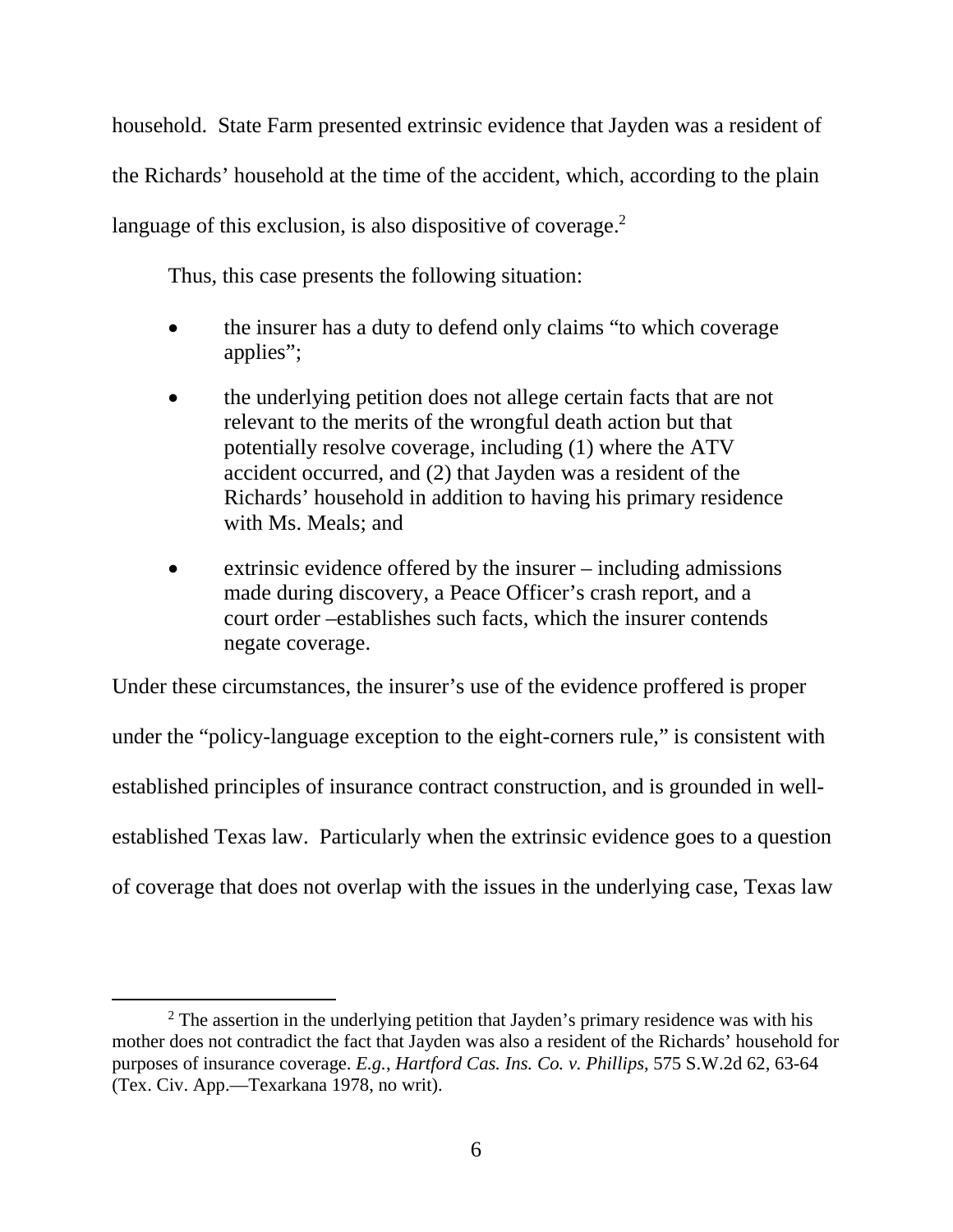permits insurers and courts to look beyond the eight-corners rule to the true facts to determine if there is coverage and thus any duty to defend.

Many courts and commentators, including many courts applying Texas law, have recognized that consideration of extrinsic evidence on "purely coverage facts" is proper as an exception to the eight-corners rule.<sup>3</sup> There is no jeopardy to the policyholder's interests, and the insurance contract terms are enforced. Here, the insurer sought to rely on the facts that the ATV accident occurred off the Richards' property and that Jayden was a resident of his grandparents' home.

<sup>3</sup> *Western Heritage Ins. Co. v. River Entm't*, 998 F.2d 311, 313 (5th Cir.1993) ("[W]hen the petition does not contain sufficient facts to enable the court to determine if coverage exists, it is proper to look to extrinsic evidence in order to adequately address the issue.");  *Westport Ins. Corp. v. Atchley, Russell, Waldrop & Hlavinka, L.L.P*., 267 F.Supp.2d 601, 621-22 (E.D.Tex.2003) (extrinsic evidence admissible in deciding the duty to defend where fundamental policy coverage questions can be resolved by readily determined facts that do not engage the truth or falsity of the allegations in the underlying petition, or overlap with the merits of the underlying suit);  *State Farm Fire & Cas. Co. v. Wade*, 827 S.W.2d 448, 452-53 (Tex. App.— Corpus Christi 1992, writ denied) (concluding that extrinsic evidence could be admitted in deciding the duty to defend when the facts alleged are insufficient to determine coverage and "when doing so does not question the truth or falsity of any facts alleged in the underlying petition");  *Gonzales v. Am. States Ins. Co*., 628 S.W.2d 184, 187 (Tex. App.—Corpus Christi 1982, no writ) (holding that facts extrinsic to the petition relating only to coverage, not liability, may be considered to determine a duty to defend, where such evidence does not contradict any allegation in the petition);  *Cook v. Ohio Cas. Ins. Co.*, 418 S.W.2d 712, 715-16 (Tex. Civ. App.—Texarkana 1967, no writ) ("[T]he Supreme Court draws a distinction between cases in which the merit of the claim is the issue and those where the coverage of the insurance policy is in question. In the first instance the allegation of the petition controls, and in the second the known or ascertainable facts are to be allowed to prevail.");  *Int'l Serv. Ins. Co. v. Boll*, 392 S.W.2d 158, 161 (Tex. Civ. App.—Houston 1965, writ ref'd n.r.e.) (considering extrinsic evidence of identity of driver of insured vehicle by stipulation to conclude no duty to defend or indemnify arose). *See also* 1 ROWLAND H. LONG, THE LAW OF LIABILITY INSURANCE § 5.02[2][b][ii] at 5-27 (2006) (insurer may rely on extrinsic facts relevant to coverage that do not affect the third party's right of recovery to refuse to defend); 1 ALLAN D. WINDT, INSURANCE CLAIMS AND DISPUTES § 4:4 Insurer's refusal to defend based on existence of extrinsic facts (4th ed. 2001) (insurer may use extrinsic evidence of facts that are immaterial or extraneous to the third-party's claim and relate solely to coverage).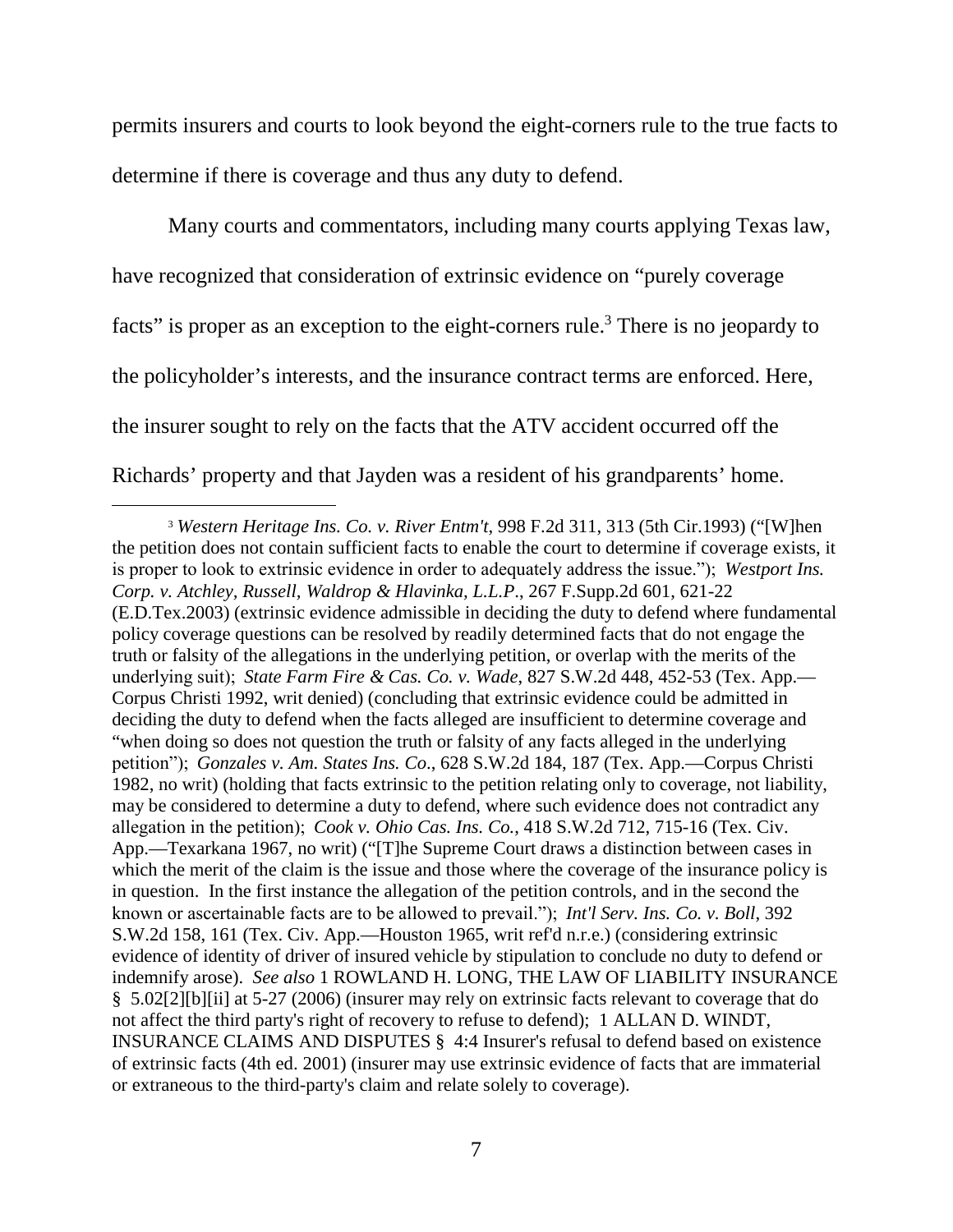These were not necessary elements of the underlying claim and would not have been resolved at trial of that claim. The facts proffered were easily ascertainable, they were evidence of which the court could have taken judicial notice,<sup>4</sup> and they were actually uncontroverted. Permitting consideration of them upholds the terms of the insurance agreement and advances the public policy interest in a strong insurance system.

Insurance contracts are underwritten and priced based on the risks that the insurer agrees to assume. Ignoring known facts that show coverage does not apply, and that put a claim outside the scope of the insurer's defense obligation, renders the insurer's original risk assessment a nullity.<sup>5</sup> Such an expansion puts insurers at risk for liabilities for which no premium was paid. Moreover, a windfall to one insured comes at the expense of the insurance-buying public. Courts and commentators have noted that, if the insurer is forced to cover risks outside the policy, then the costs of that increased risk must be passed on to all consumers of insurance, potentially affecting the price and availability of insurance coverage for Texas policyholders. *E.g., Garvey v. State Farm Fire & Cas. Co*., 770 P.2d 704, 711 (Cal. 1989) (violation of basic principles of contract interpretation to expand

<sup>&</sup>lt;sup>4</sup> The insurer's evidence took the form of admissions made during discovery, a Peace Officer's crash report, and a court order.

 $<sup>5</sup>$  Further, a rule that ignores the true facts in determining the duty to defend would invite</sup> fraud and allow claimants to manufacture coverage, through notice pleading, by omitting facts that would otherwise negate coverage.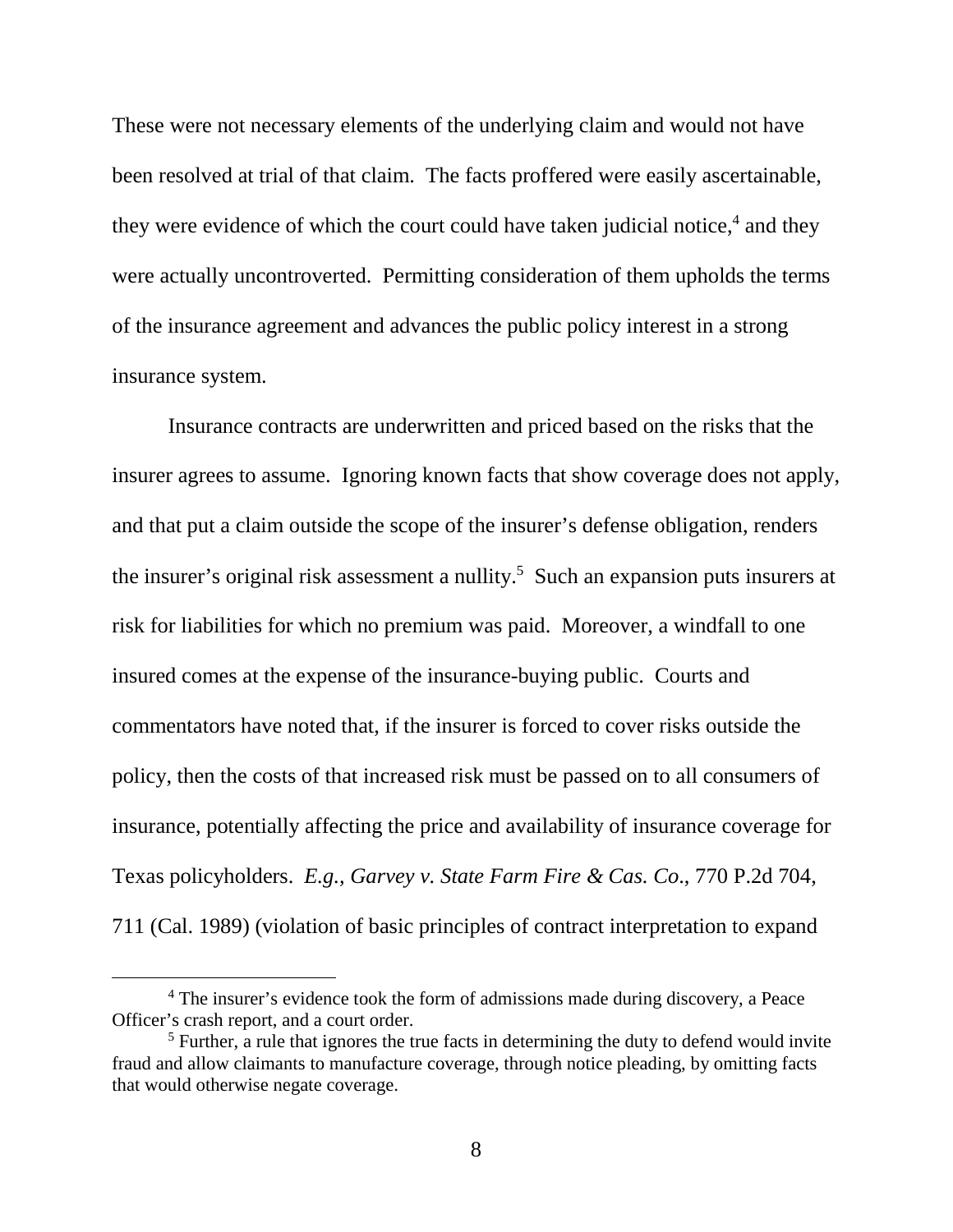coverage beyond what was contemplated by the written agreement creates uncertainty in the underwriting process requiring increased premiums for all insureds).

#### **ARGUMENT**

## **I. PERMITTING RELIANCE ON COVERAGE FACTS THAT DEMONSTRATE THE POLICY DOES NOT APPLY IS CONSISTENT WITH THE PLAIN POLICY TERMS AND SETTLED RULES OF INSURANCE CONTRACT CONSTRUCTION.**

Under Texas law, contracts of insurance are governed by the same rules of construction applicable to other contracts. *E.g., Am. Mfrs. Mut. Ins. Co. v. Schaefer*, 124 S.W.3d 154, 157 (Tex. 2003); *CBI Indus.*, 907 S.W.2d at 520 (same). The primary goal of contract interpretation is to determine the parties' intent as expressed in the written agreement. *E.g., Utica Nat'l Ins. Co. of Texas v. Am. Indem. Co.*, 141 S.W.3d 198, 202 (Tex. 2004) (the plain language of an insurance policy must be given effect when the parties' intent may be discerned from it). If no ambiguity in the policy exists, Texas law requires that the insurance policy be enforced in accordance with its plain meaning. *E.g.*, *Don's Bldg. Supply v. OneBeacon Ins. Co.,* 267 S.W.3d 20, 24 (Tex. 2008)*; Utica Nat. Ins. Co. v. Fidelity Cas. Co*. *of New York*, 812 S.W.2d 656, 661 (Tex. App.—Dallas 1991, writ denied); *Hall v. Mutual Benefit Health & Acc. Ass'n*, 220 S.W.2d 934 (Tex. Civ. App.—Amarillo 1949, writ ref'd).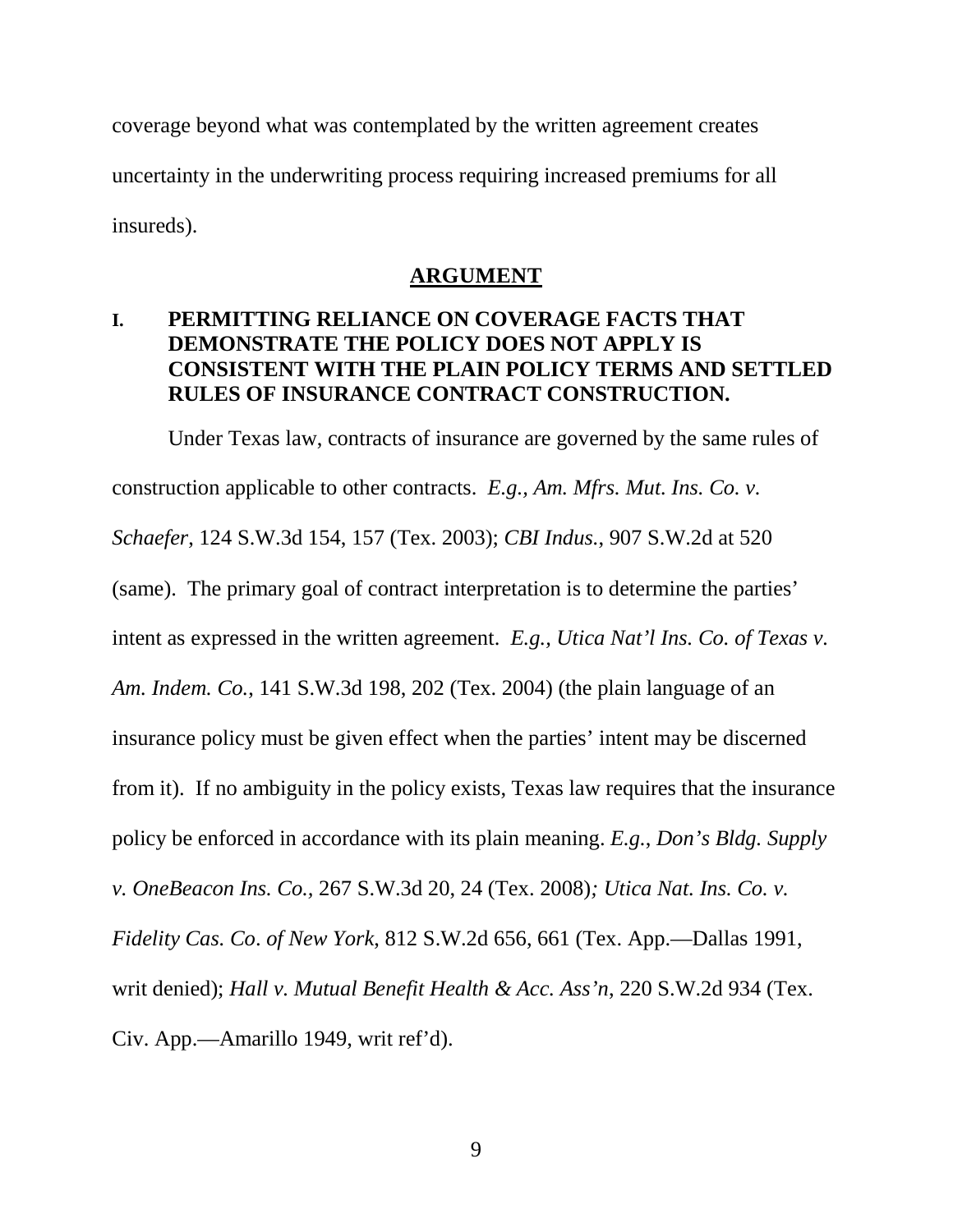Under the policy language here, State Farm is obligated to defend claims against an insured for damages because of bodily injury "to which this coverage applies," caused by an occurrence. The duty to defend arises only for suits to which coverage applies. If the actual facts establish that coverage does not apply, State Farm has no duty to defend the underlying claim. In this situation, to apply the policy's plain meaning and give effect to the parties' intent, an insurer must be permitted to rely on readily ascertainable extrinsic evidence of "actual facts" that negate coverage and establish that it has no duty to defend.<sup>6</sup>

In *B. Hall Contracting Inc. v. Evanston Ins. Co*., 447 F.Supp.2d 634 (N.D. Tex. 2006), *vacated on other grounds*, 273 Fed. Appx. 310 (5th Cir. 2008), for instance, the policy similarly required the insurer to defend "any suit seeking [ ] damages" "because of bodily injury to which this insurance applies." *Id*. at 638. The *B. Hall* court held that, when an insurer's duty to defend applies only to covered claims, and not to "groundless, false or fraudulent" allegations, insurers and courts may look to extrinsic evidence to establish whether the petition seeks damages to which the insurance applies. *Id*. at 645. Under the policy terms at

<sup>6</sup> *See Weingarten Realty Management Co. v. Liberty Mut. Fire Ins. Co.*, 343 S.W.3d 859, 867-68 (Tex. App.—Houston [14th Dist.] 2011, pet. denied) (extrinsic evidence permitted of actual facts about additional insured status of party seeking coverage where insurer contracted to insure only specific policyholder and its actual lessors, not to defend every party sued in the capacity as a lessor even though they are strangers to both the lease and the insurance policy). *See also Northfield Ins. Co. v. Loving Home Care, Inc.,* 363 F.3d 523, 531 (5th Cir. 2004).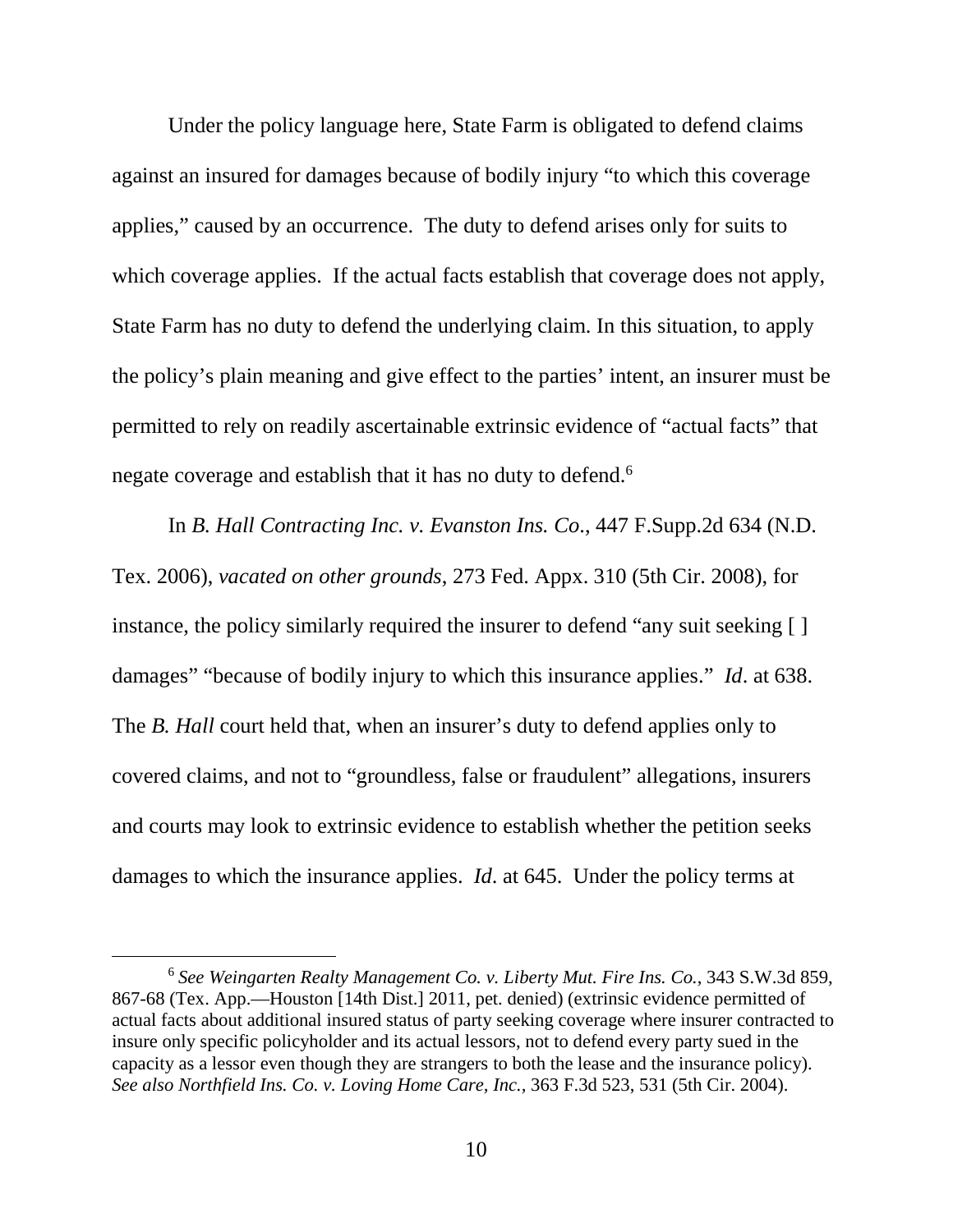issue in *B. Hall* and here, consideration of extrinsic evidence that negates coverage is necessary to preserve the limits of the insurer's contractual obligation.

In this case, the policy's Motor Vehicle Exclusion precludes coverage for claims seeking damages resulting from bodily injury arising out of the use of an ATV *while off an insured location***.** State Farm submitted evidence that the Richards admitted the ATV accident occurred "off an insured location," and the Texas Peace Officer's Crash Report corroborates that fact. (ROA.1010-1012, 1040-42).<sup>7</sup> Similarly, the policy precludes coverage for claims for bodily injury to "any insured." "Insured" is defined to include relatives and any other person under the age of 21 in the care of an insured who are "residents of [the] household."  $(ROA.576, 593)^8$  State Farm introduced an Order that appointed Ms. Richards as a Joint Managing Conservator of Jayden, and granted her periods during which Jayden was to reside with the Richards, as well as certain duties and rights for Jayden's care and support. (ROA.962-1039). To enforce the plain insurance contract terms, consistent with settled Texas rules of insurance contract construction, State Farm must be permitted to rely on extrinsic facts showing the absence of coverage for the claim.

 $7$  The operative petition contains no allegation about the location of the accident. (ROA.77, 602-609.)

<sup>&</sup>lt;sup>8</sup> The petition alleges that Jayden resided with his mother and maternal grandmother, but does not state that Jayden was not also a resident of the Richards' household for insurance purposes. (See ROA.604)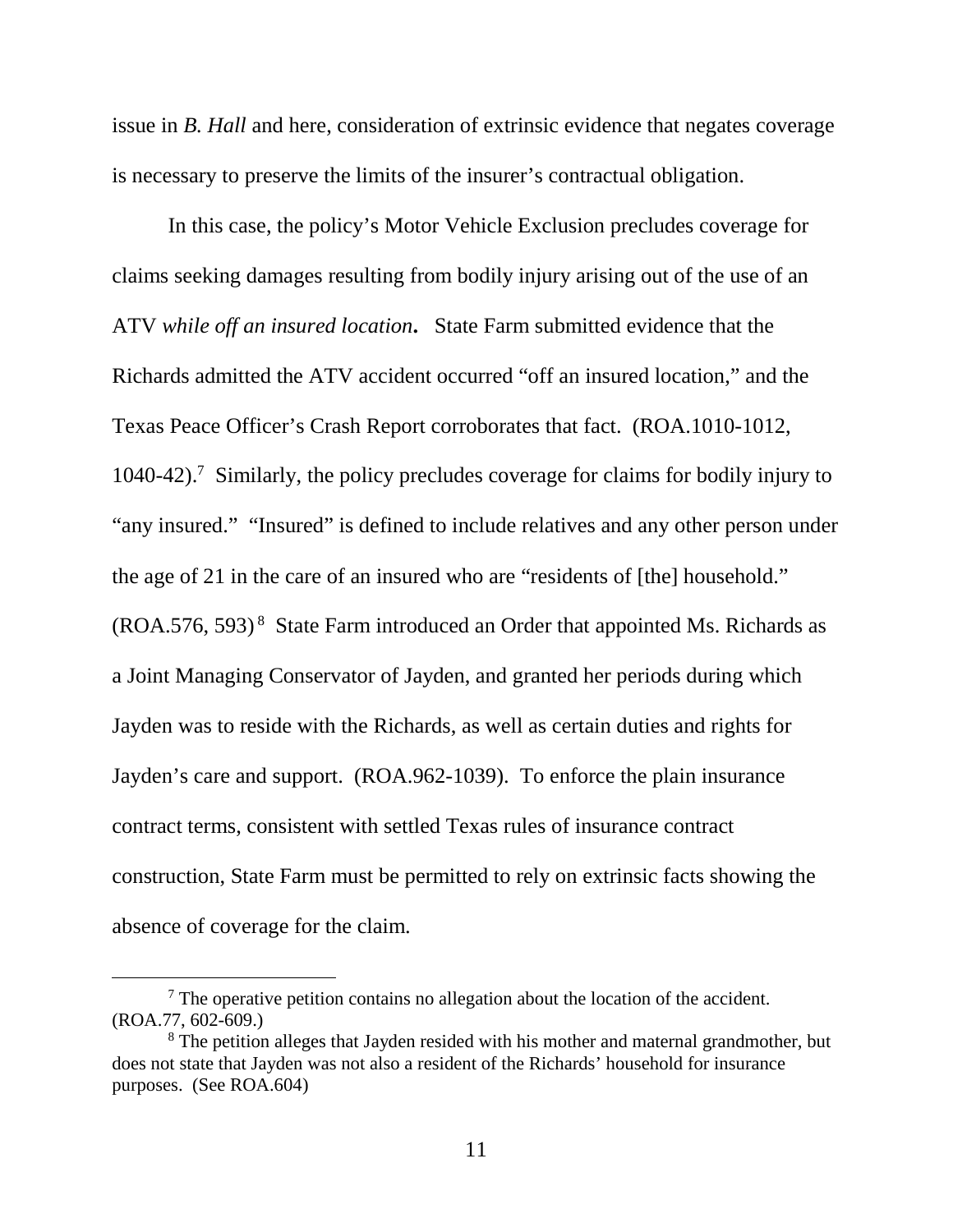## **II. TEXAS LAW PERMITS AN INSURER TO CONSIDER EXTRINSIC FACTS THAT ARE RELEVANT TO WHETHER COVERAGE APPLIES AND DO NOT OVERLAP WITH THE MERITS OF THE UNDERLYING CLAIM.**

Texas courts, like many courts across the country, have endorsed an "extrinsic evidence" exception for facts "relevant to an independent and discrete coverage issue, not touching on the merits of the underlying third-party claim." *See GuideOne,* 197 S.W.3d at 308. This exception was first articulated in *Boll*, 392 S.W.2d at 160, where the court held that the insurer owed no duty to defend under an automobile-liability policy based on consideration of extrinsic evidence about the identity of the driver of the vehicle involved in the accident alleged.<sup>9</sup>

In *GuideOne Elite Ins. Co. v. Fielder Road Baptist Church*, 197 S.W.3d 305 (Tex. 2006), the Court declined to extend the exception articulated in *Boll* where the insurer sought to rely on "mixed" facts that were relevant both to coverage and the merits of the underlying action, and had committed to "defend any suit brought against [the insured] seeking damages, even if the allegations of the suit are

<sup>&</sup>lt;sup>9</sup> The policy in *Boll* excluded coverage of "any claim arising from accidents which occur while any automobile is being operated by Roy Hamilton Boll [the insured's son]." The underlying lawsuit sought damages arising from an accident involving a vehicle operated by the "insured's son" but did not name Roy Hamilton Boll expressly. The extrinsic evidence considered was a stipulation by the parties that the son referred to in the petition was Roy. *Id*.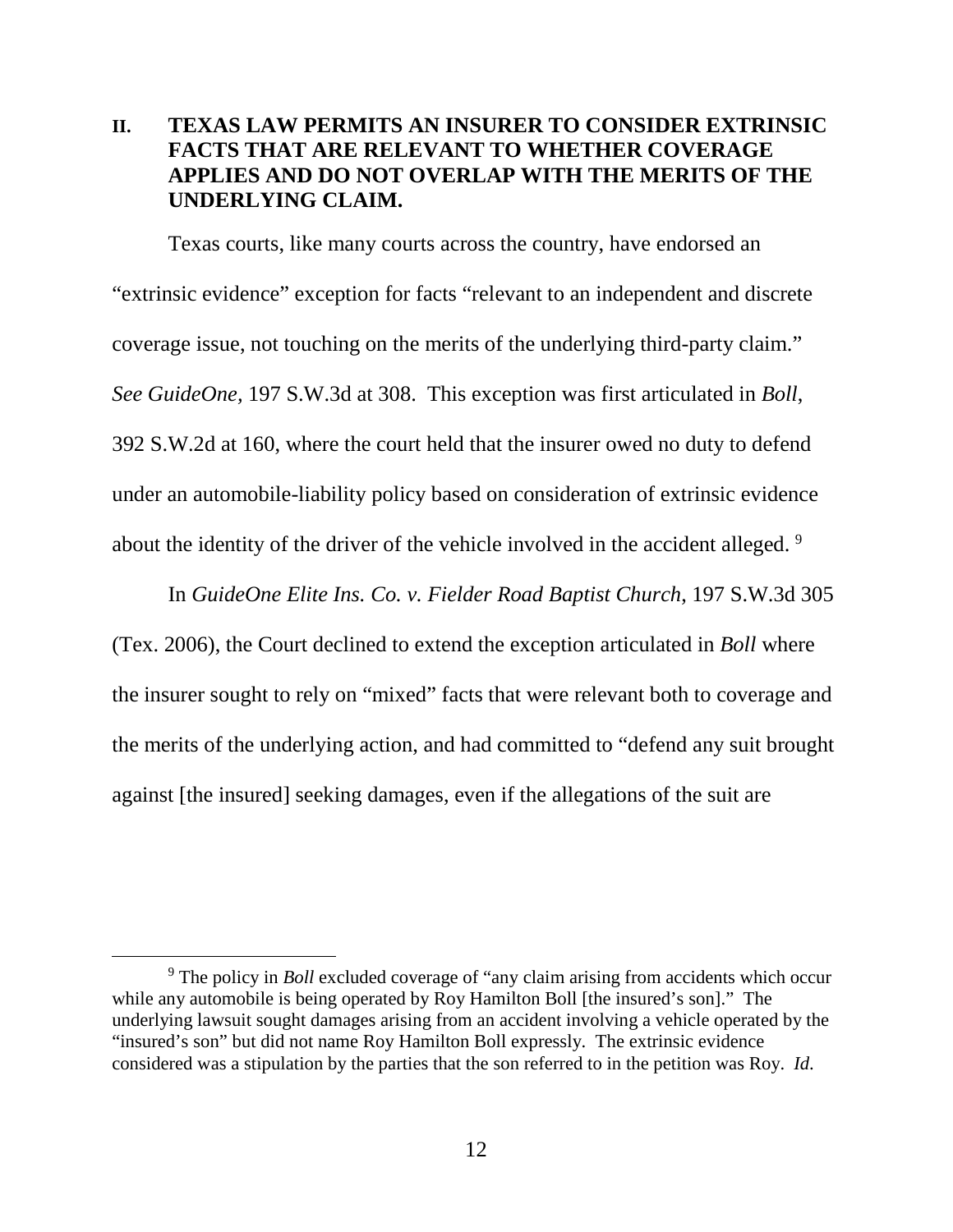groundless, false or fraudulent …" *GuideOne,* 197 S.W.3d at 310.<sup>10</sup> But the Court did signal that the exception's applicability turned on whether the extrinsic evidence went "strictly to the coverage issue" and "did not contradict any allegation in the third-party claimant's pleadings material to the merits of that underlying claim." *Id.* In *Boll*, the insurer did not use extrinsic evidence to establish that the driver of the vehicle was not liable for the accident. Rather, the insurer argued that even if the driver were liable, there were no potential underlying facts under which his liability could be covered by the policy based on the applicable policy exclusion.

The rationale for the extrinsic evidence exception in *Boll* was further articulated by the Fourteenth Court of Appeals in *Weingarten Realty Management Co. v. Liberty Mut. Fire Ins. Co.*, 343 S.W.3d 859, 869 (Tex. App.—Houston [14th Dist.] 2011, pet. denied). In *Weingarten Realty,* the court explained that the eight-corners rule prevents an insurer from refusing to defend an insured based on the lack of merit in the underlying case. However, applying the eight-corners rule to pure coverage questions does not advance this policy. *Id*. Thus, even when an insurer has committed to defend "groundless, false and fraudulent claims," Texas law supports the conclusion that an insurer should not be required to defend when

<sup>&</sup>lt;sup>10</sup> In *GuideOne*, the Court said: "The policy thus defined the duty to defend more broadly than the duty to indemnify. This is often the case in this type of liability policy and is, in fact, the circumstances assumed to exist under the eight-corners rule. *Id*.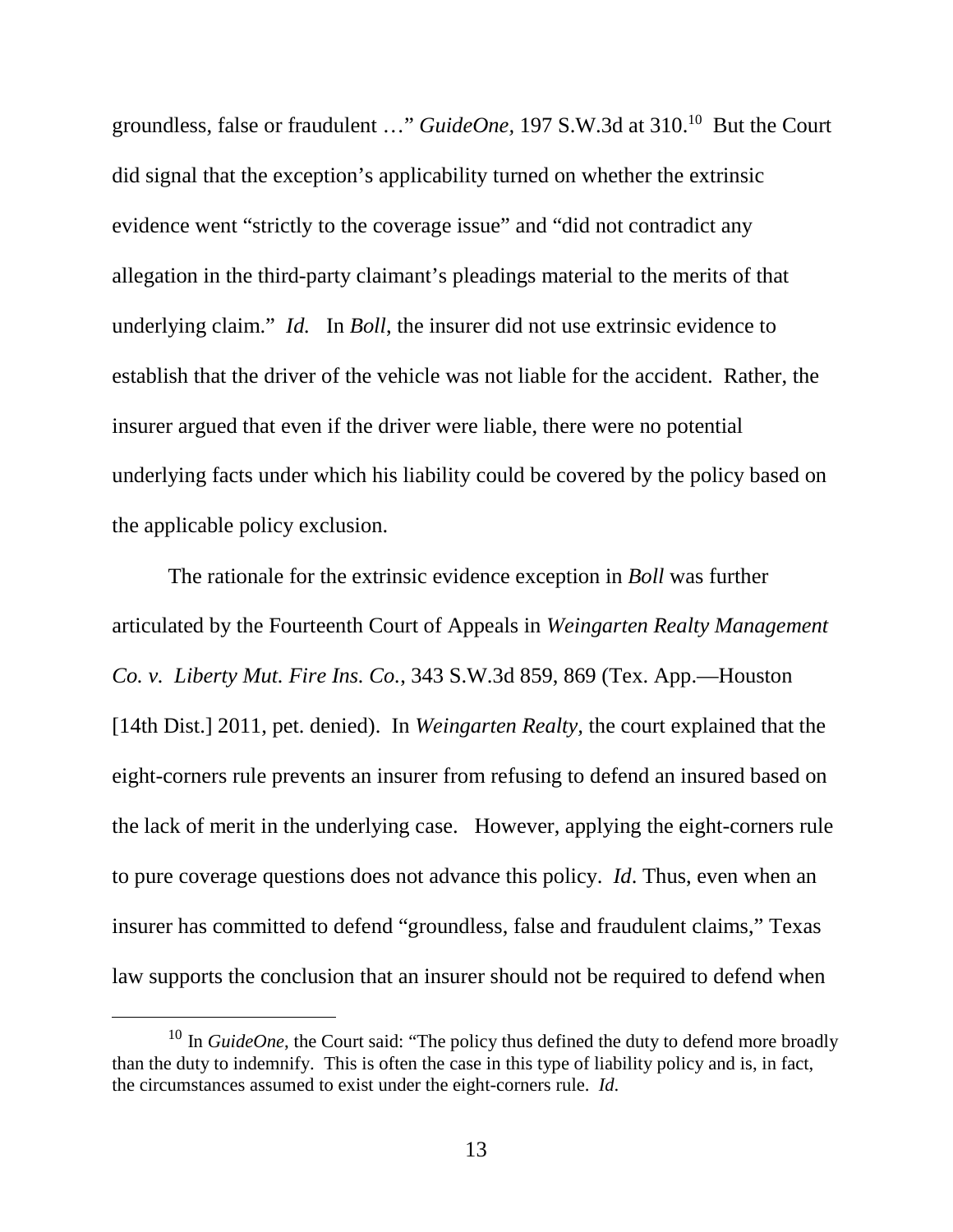extrinsic evidence can readily establish that the policy does not provide coverage even if all the allegations in the plaintiff's petition are true.  $^{11}$ 

Here, the extrinsic evidence — about the location of the accident and whether Jayden was a resident of the Richards' household — does not affect the merits of the underlying negligence suit. In fact, a Texas court agreed that the insured's residence was an extrinsic fact relating only to coverage and permitted evidence on precisely this issue in another case. *See Cook v. Ohio Cas. Ins. Co*., 418 S.W.2d 712 (Tex. Civ. App.—Texarkana 1967, no writ) (extrinsic evidence that daughter was resident of the insured's household at the time of the accident considered in determining that insured owed no duty to defend because evidence only addressed coverage and not the merits of the underlying claim). Similarly, State Farm's arguments on the Motor Vehicles and Insured Exclusions do not depend on the truth of the allegations in the underlying petition. State Farm argues that, even accepting the allegations in the petition as true, coverage does not apply because extrinsic evidence invokes two policy exclusions which preclude coverage.

l

<sup>11</sup> *Wade*, 827 S.W.2d at 452-53 ("It makes no sense to us … to say that extrinsic evidence should not be admitted to show that instrumentality (boat) was being used for a purpose explicitly excluded from coverage particularly, when doing so does not question the truth or falsity of any facts alleged in the underlying petition filed against the insured.").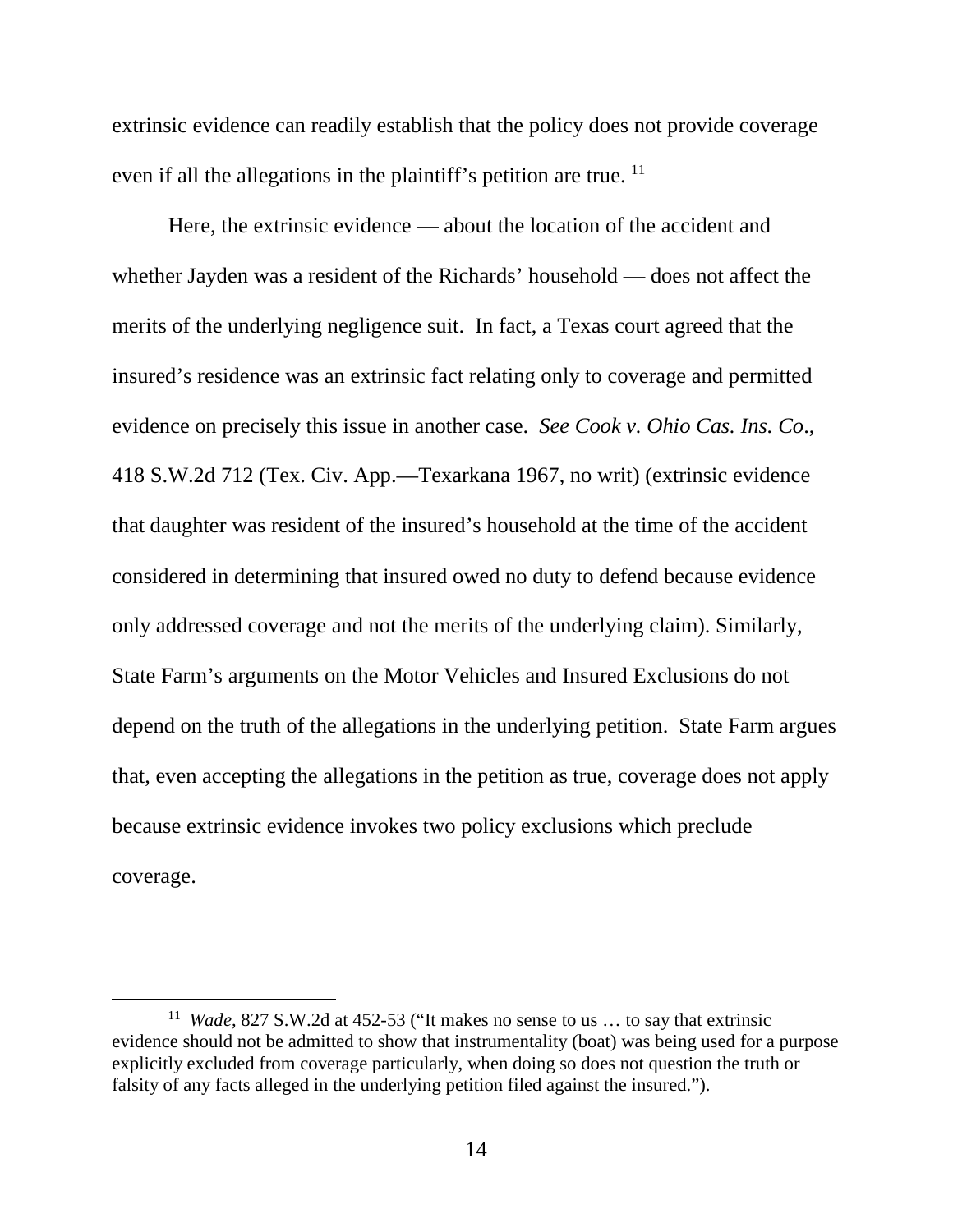The merits of Ms. Meal's negligence action against the Richards, on the one hand, and whether there is insurance coverage for those lawsuits, on the other, are separate and distinct issues. This is not a case in which the extrinsic evidence offered by the insurer conflicts with the allegations in the underlying petition, or relates to a disputed issue in the underlying claim. *Cf. Pine Oak Builders, Inc. v. Great Am. Lloyds Ins. Co.,* 279 S.W.3d 650, 654 (Tex. 2009); *Zurich American Ins. Co. v. Nokia, Inc*., 268 S.W.3d 487, 497 (Tex. 2008). Moreover, generally there is no reason for a claimant to include non-liability facts that bear solely on coverage in pleading his or her claim. There are many circumstances where coverage facts would never be before the court, unless they were extrinsic facts supplied by the insurer in a separate coverage action. For this reason, courts routinely consider such extrinsic coverage facts, often without even explicitly discussing the fact that consideration of them is not prohibited by an eight-corners (or what some jurisdictions call a four-corners) rule.

For instance, in *Patriarch Partners, LLC. v. AXIS Insurance Company*, No. 16-CV-2277, 2017 WL 4233078 (S.D.N.Y., Sept. 22, 2017), *aff'd by* 758 Fed. Appx. 14 (2d Cir. 2018), a court validated an insurer's denial of a defense based on non-liability coverage facts outside the complaint. Specifically, that court was asked to approve of an insurer's reliance on the "prior pending litigation" exclusion and facts outside the complaint in refusing to defend. Citing*, inter alia*,

15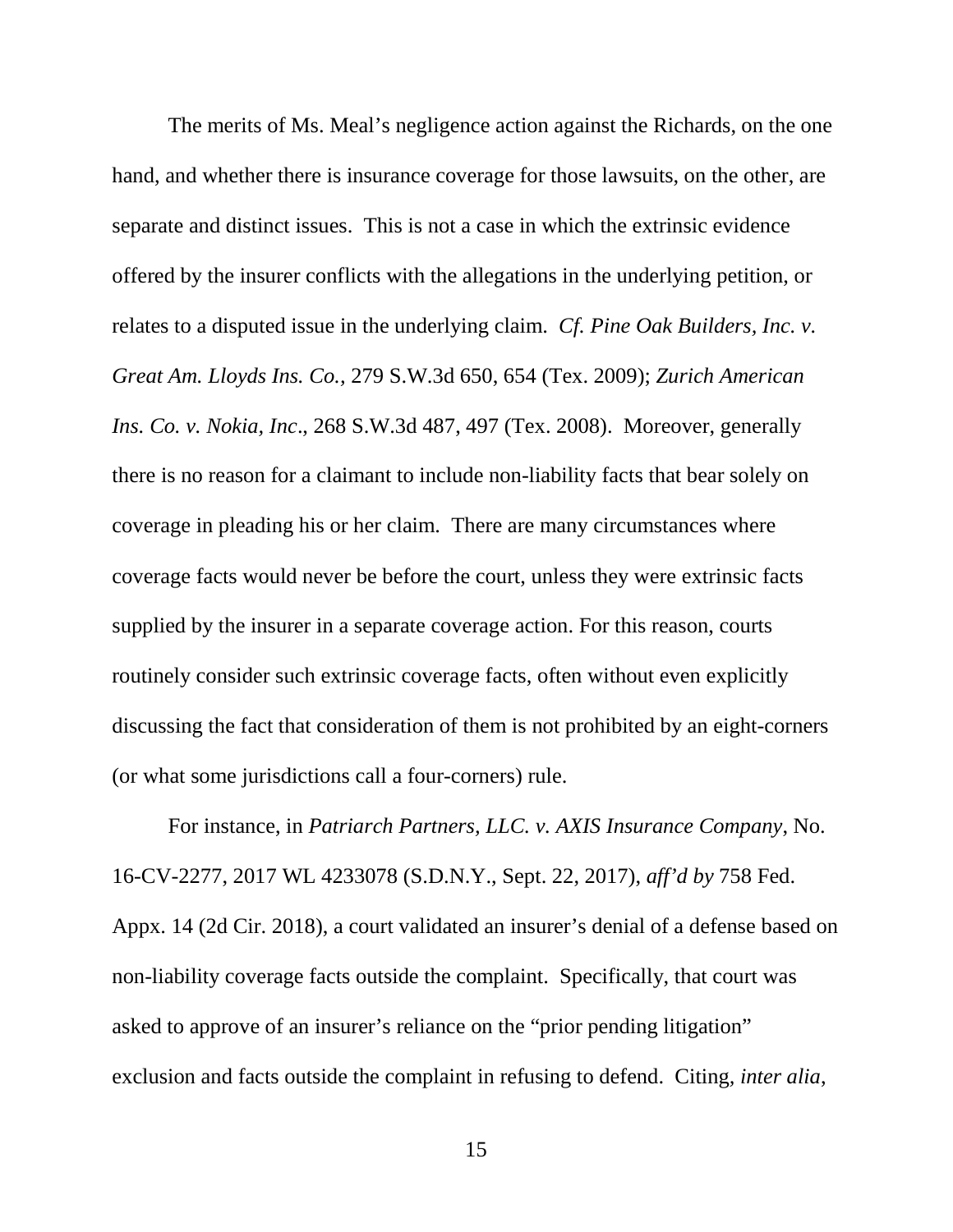the existence of an SEC subpoena, a Formal Order of Investigation, and additional facts submitted by affidavit concerning the SEC's underlying investigation of the policyholder prior to the policy period, the court held that the insurer correctly refused to defend on the grounds that the SEC's investigation was a "prior or pending" "claim," and was therefore excluded from coverage.

In *Illinois State Bar Assoc. Mut. Ins. Co. v. Rex Carr Law Firm, LLC*, NOS. 4-16-0365, 2017 WL 2805126 (Ill. App. June 27, 2017), another court addressed this issue explicitly and explained:

Plaintiff argues that when one looks beyond that complaint and discovers specifically what the \$2,159,738.04 is for, there actually is no coverage, because there are no "damages" within the meaning of the policy. Is this reliance on external evidence permissible? Ordinarily, in a declaratory judgment action on an insurer's duty to defend the insured, courts observe the eight-corners rule, staying within the four corners of the underlying complaint and the four corners of the insurance policy. *Pekin Insurance Co. v. St. Paul Lutheran Church*, 2016 IL App (4th) 150966, 163. But there is an exception to the eight-corners rule: in deciding whether the insurer is contractually obligated to defend the insured, courts may consider extrinsic evidence (factual matters outside the underlying complaint and the insurance policy) provided that consideration of the extrinsic evidence would not hinder the underlying plaintiff from pursuing any theory of liability. *Id.* 64.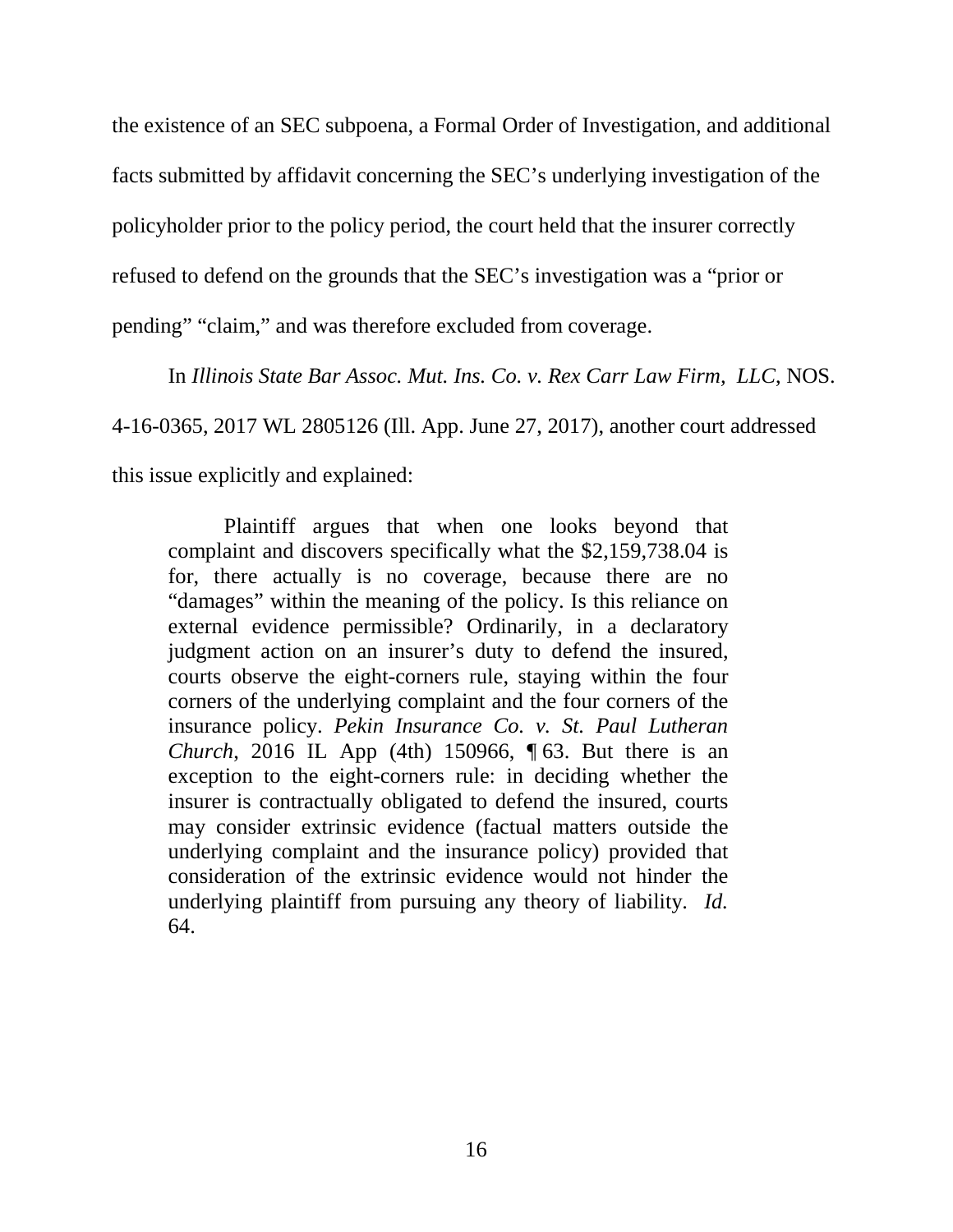As that court put it:

In other words, "the eight-corners rule bars extrinsic evidence only if, as a result of the proposed declaratory judgment, the plaintiff in the underlying lawsuit could be hampered by collateral estoppel." *Id.* We do not see how the Siddles could be hampered, in their underlying malpractice lawsuit, by a determination of the nature of their damages. Therefore, the eight-corners rule allows plaintiff, the insurer, to present extrinsic evidence of what, specifically, the judgment against the Siddles in the amount of the \$2,159,738.04 was for. *See id.*

Other courts agree. For example, in *Talen v. Employers Mut. Cas. Co.*, 703

N.W.2d 395, 405-406 (Iowa 2005), the court stated:

We have recognized that it is permissible for a liability insurer, in determining whether to accept a tendered defense, to consider facts beyond the allegations in the petition…an insurer has no duty to defend 'if after construing both the policy in question, the pleading of the injured party and any other admissible and relevant facts in the record, it appears the claim is not covered by the indemnity insurance contract. [*citing Cent. Bearings Co. v. Wolverine Ins. Co.*, 179 N.W. 2d 443, 445 (Iowa 1970)]. We find this principle to be especially relevant when the basis for withholding coverage is a policy exclusion the application of which is not readily ascertainable from the allegations of the petition and will not necessarily be determined in the tort litigation.

And in *Pekin Insurance Co. v. Wilson*, 237 Ill. 2d 446, 461 (2010), the court said:

'[I]f an insurer opts to file a declaratory proceeding, we believe that it may properly challenge the existence of such a duty by offering evidence to prove that the insured's actions fell within the limitations of one of the policy's exclusions. [Citations.] The only time such evidence should not be permitted is when it tends to determine an issue crucial to the determination of the underlying lawsuit [citations] \*\*\*.)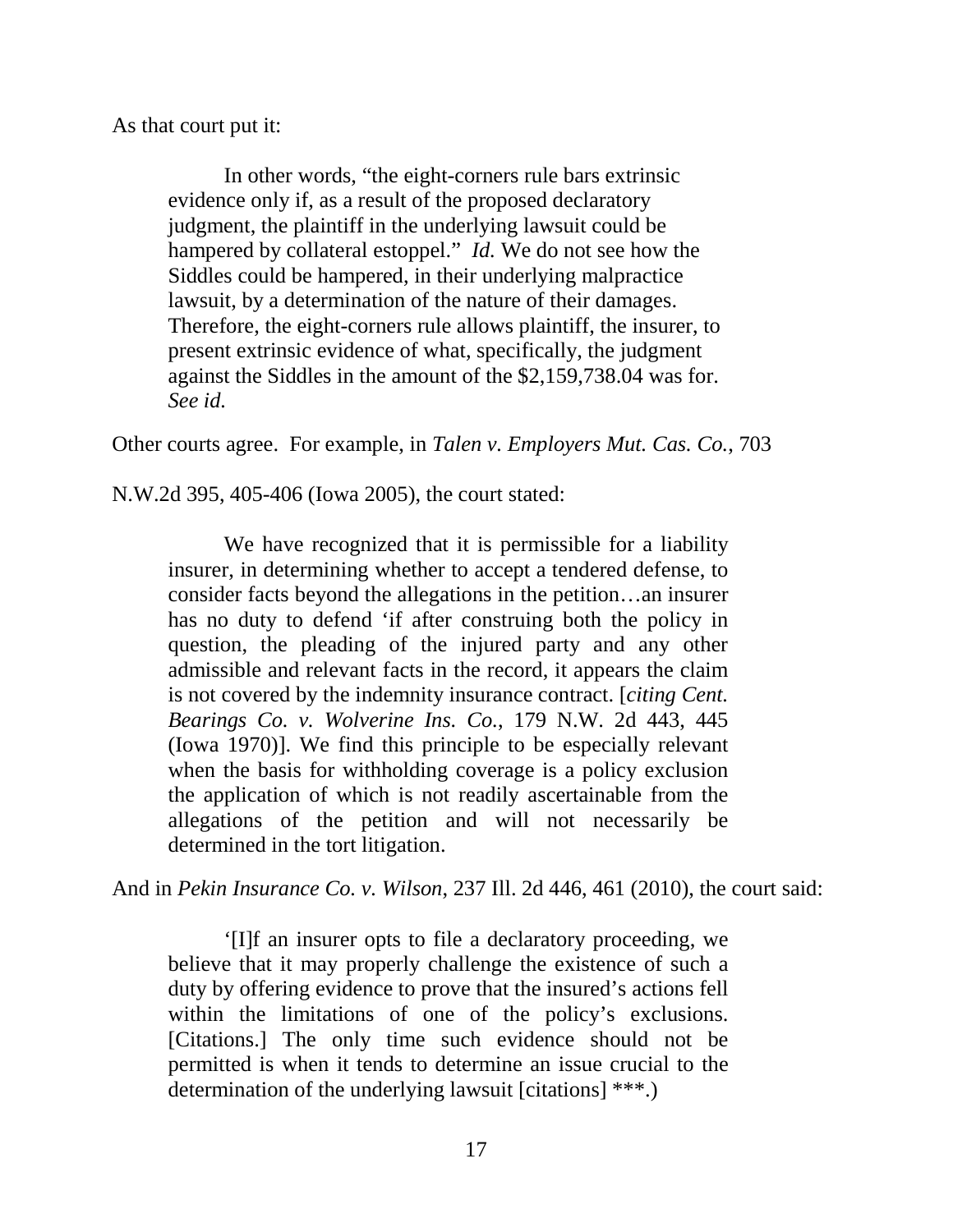(*quoting Fidelity & Casualty Co. of New York v. Envirodyne Engineers, Inc.*, 122 Ill. App. 3d 301, 304-05 (1983)).

Similarly, *Biochemics, Inc. v. Axis Reinsurance Co.*, 963 F. Supp. 2d 64, 70 (D.Mass. 2013), expressed the principle that "…an insurer may use extrinsic evidence to deny a duty to defend based on facts irrelevant to the merits of the underlying litigation, such as whether the claim was first made during the policy period, whether the insured party reported the claim to the insurer as required by the policy, or whether the underlying wrongful acts were related to prior wrongful acts." (*Citing Edwards v. Lexington Ins. Co*. 507 F.3d 35, 40-41 (1st Cir. 2007)(emphasis in original).

Across the country, there are numerous situations where courts routinely allow consideration of extrinsic, non-liability facts bearing solely on coverage. This includes circumstances where courts have:

• Permitted comparison of the underlying complaint to a complaint filed in a prior action, in order to assess the applicability of a "priorlitigation" exclusion*. E.g.*, *Acosta, Inc. v. Nat'l Union Fire Ins. Co*., 39 So.3d 565, 574-75 (Fla. 1st DCA 2010) ("[c]onsideration of the prior complaint was entirely proper . . . because its existence and authenticity was undisputed."). *See also RSUI Indem. Co. v. Worldwide Wagering Inc.*, No. 17-CV-01690, 2017 WL 3023748 (N.D. Ill. July 17, 2017) (applying Delaware law) (relying on allegations of prior action and noting that courts in other jurisdictions have similarly found that litigation exclusion provisions apply where the underlying litigation arises out of, at least in part, facts and allegations that were included in the prior litigation described in the exclusion provision).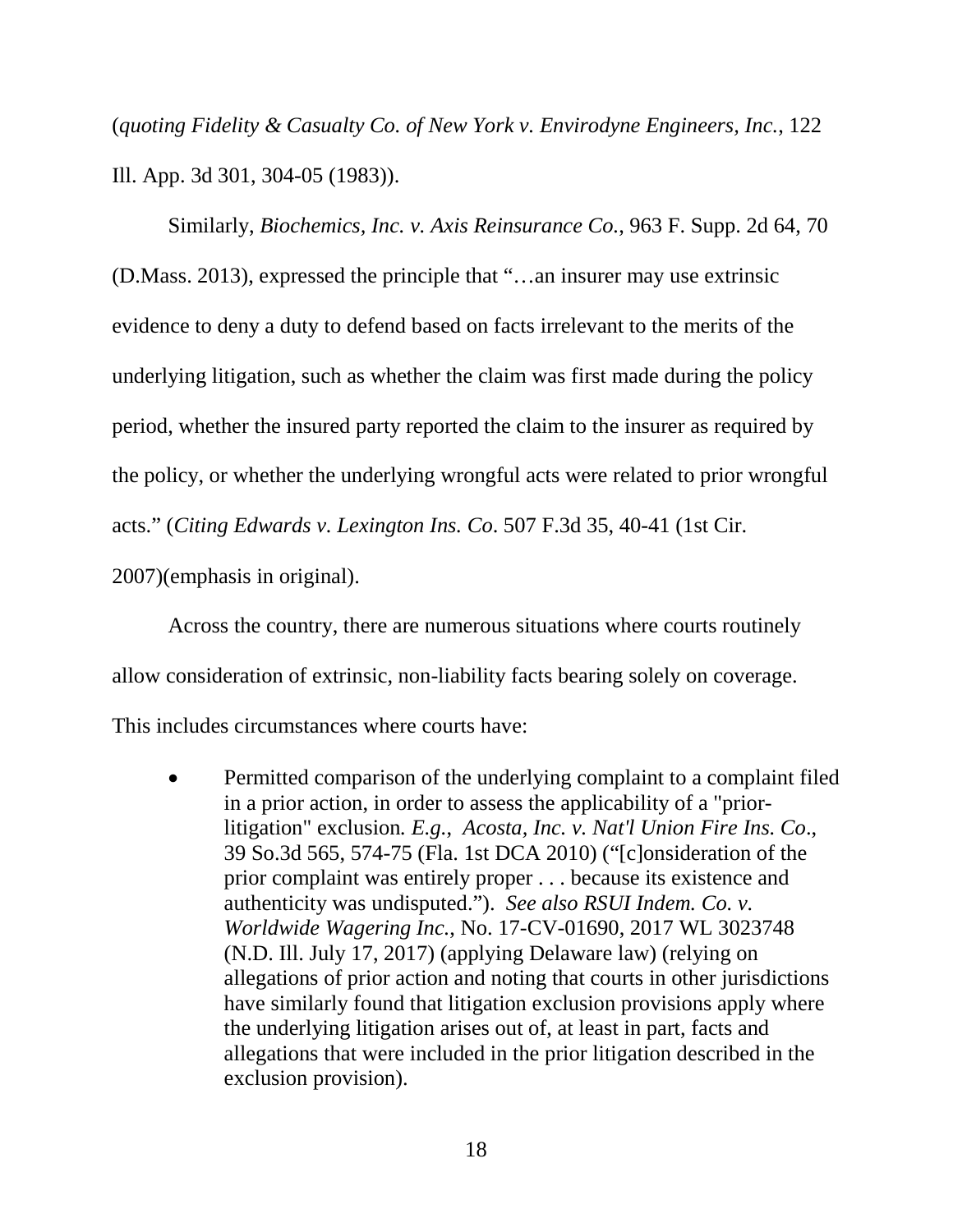- Generally permitted consideration of court filings or orders in determining the duty to defend. *E.g., Town of Moreau v. Orkin Exterminating Co*., 568 N.Y.S.2d 466 (App. Div. 1991) (permitting insurer, in declining to defend based on policy exclusions for expected or intentional pollution, to consider collateral estoppel effect of criminal convictions against insured for knowingly dumping hazardous waste).
- Ruled that an insurer may consider the date on which an insured provides written notice of a claim, in order to determine whether the insured timely notified the insurer of a claim, because the "date of written notice to the insurance company is not a fact that would normally be alleged in the [underlying] complaint." *Composite Structures, Inc. v. Cont'l Ins. Co*., 560 Fed. App'x 861, 865-66 (11th Cir. 2014).
- Allowed extrinsic evidence of the identity of the party who notified the insurer of the claim. *E.g.*, *Richardson v. Cincinnati Ins. Co. (In re Blixseth)*, 593 Fed. Appx. 641 (9th Cir. 2015) (applying Montana law, the  $9<sup>th</sup>$  Circuit held that insurer had no duty to defend under a policy that required that the insured submit claims and extrinsic evidence established that the claim was submitted by the underlying claimant instead).
- Permitted extrinsic evidence as to which there was no genuine dispute to demonstrate applicability of the prior knowledge exclusion in determining the duty to defend. *E.g.*, *Farbstein v. Westport Ins. Corp*., No. 16-cv-62361, 2017 WL 342537 (S.D. Fla. Aug. 9, 2017); *Westport Ins. Corp. v. Albert*, 208 Fed. Appx. 222 (4th Cir. 2006).
- Allowed undisputed facts concerning whether the accident occurred within the scope of employment. *Blake v. Nationwide Ins. Co*., 904 A.2d 1071 (Vt. 2006) (examining undisputed, extrinsic facts, such as that the plaintiff was receiving workers' compensation benefits for his injuries and referred to the accident as a "work-related automobile accident" to find an exclusion which barred coverage for employmentrelated injuries was triggered).
- Permitted facts, unrelated to the underlying suit, showing that the location where the claim arose was not a designated premises or insured location. *Farm Family Mut. Ins. Co. v. Whelpley*, 767 N.E.2d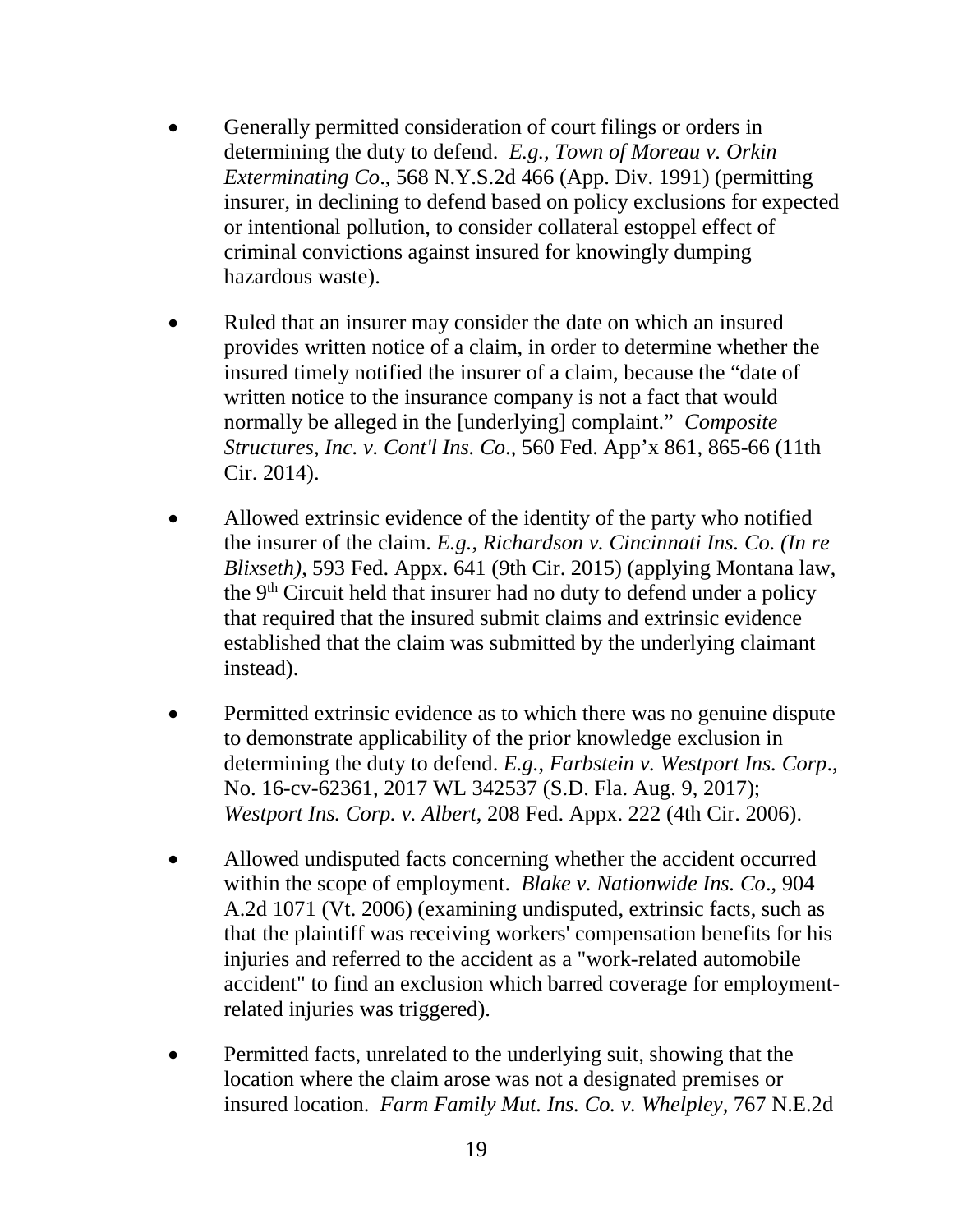1101, 1104 (Mass. App. Ct. 2002) (there was no coverage where the insurer had learned in its investigation of the claim that the accident occurred off of the insured's premises).

 Considered facts outside the complaint showing the claim arose from wrongful acts allegedly committed by company officials before that company was acquired by the named sponsor, and thus before the company became a sponsor organization. *Bilyeu v. National Union Fire Ins. Co. of Pittsburgh, PA*, 184 So.3d 69 (La. Ct. App. 2015).

These examples are offered to illustrate a key point: as Texas courts have done, the law generally recognizes an exception permitting an insurer to rely upon facts that are not an element of either the cause of action or a defense in the underlying litigation. This Court should recognize this principle as well. Many courts have acknowledged the strong public policy reasons support that outcome. As the Tenth Circuit noted, "it would not defeat the legitimate expectations of the insured to a defense, because an insured can have no reasonable expectation of a defense when an indisputable fact, known to all parties, removes the act in question from coverage. *Pompa v. American Family Mut. Ins. Co.*, 520 F.3d 1139, 1148  $(10th$  Cir. 2008).<sup>12</sup>

l

<sup>12</sup> *See also Nationwide Mutual Fire Ins. Co. v. Keen*, 658 So.2d 1101, 1103 (Fla. 4th DCA 1995) ("consideration of uncontroverted evidence [that is extrinsic to the compliant in determining the duty to defend], in the absence of allegations establishing coverage, is "founded on logic and fairness").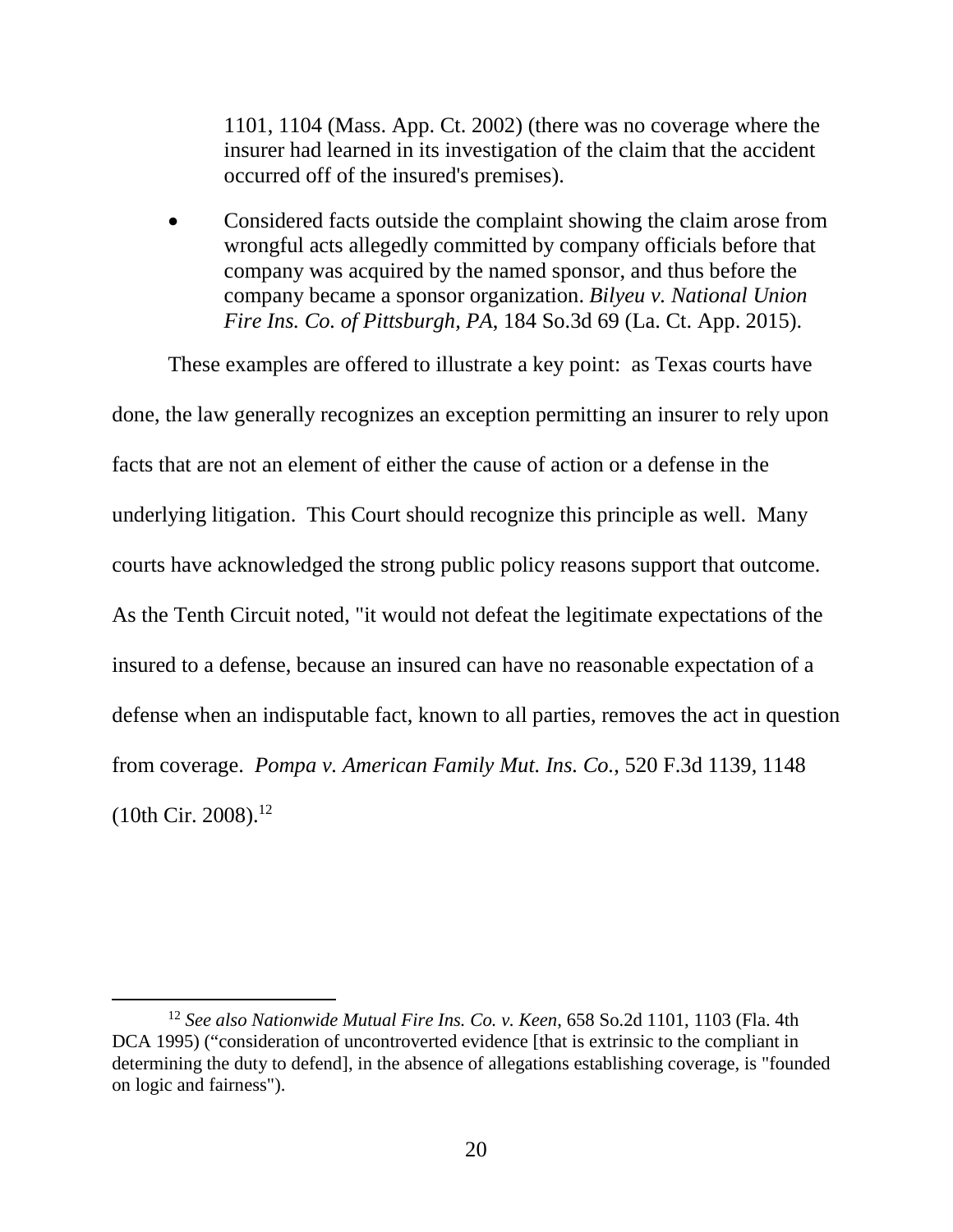### **III. CONSIDERATION OF EXTRINSIC EVIDENCE IN DETERMINING THE INSURER'S DUTY TO DEFEND IN THIS CASE IS SUPPORTED BY STRONG PUBLIC POLICY CONSIDERATIONS.**

The homeowners' policy at issue precludes coverage for bodily injury arising from motor vehicle accidents that occur off an insured's premises, as well as bodily injury to relatives who are members of the insureds' household. The Richards paid no premium for that coverage, and State Farm did not insure against it. Under the policy language at issue, State Farm also owes no duty to defend claims to which coverage does not apply. Ignoring the contractual limitations under this policy language would impermissibly rewrite the parties' contract. That approach would not only violate the policy's plain language, but would also adversely affect the public interest.

Insurance contracts are underwritten and priced based on the risks that the insurer agrees to assume.<sup>13</sup> The premium charged reflects the risk that the insurer assumed. Texas courts recognize that an insurer "is entitled to accurately reflect in the policy the risks being insured and to charge premiums based upon those risks." *Holyfield v. Members Mut. Ins. Co*., 566 S.W.2d 28, 29 (Tex. Civ. App.—Dallas), *writ ref'd n.r.e.*, 572 S.W.2d 672 (Tex. 1978). *See also T.C. Bateson Const. Co. v.* 

<sup>13</sup> *See e.g., In re Texas Ass'n of School Boards, Inc*., 169 S.W.3d 653, 658 (Tex. 2005) (generally describing insurance as the insured's payment of a premium in exchange for the insurer's assumption of the risk specified in the policy)(*citing* Couch on Insurance 3d § 69.2 (1996)); *Farmers Ins. Exchange v. Greene*, 376 S.W.3d 278 (Tex. App.—Dallas 2012), *aff'd*, 446 S.W.3d 761 (Tex. 2014)("The foundation of insurance is risk distribution and premiums are a function of calculated risk.").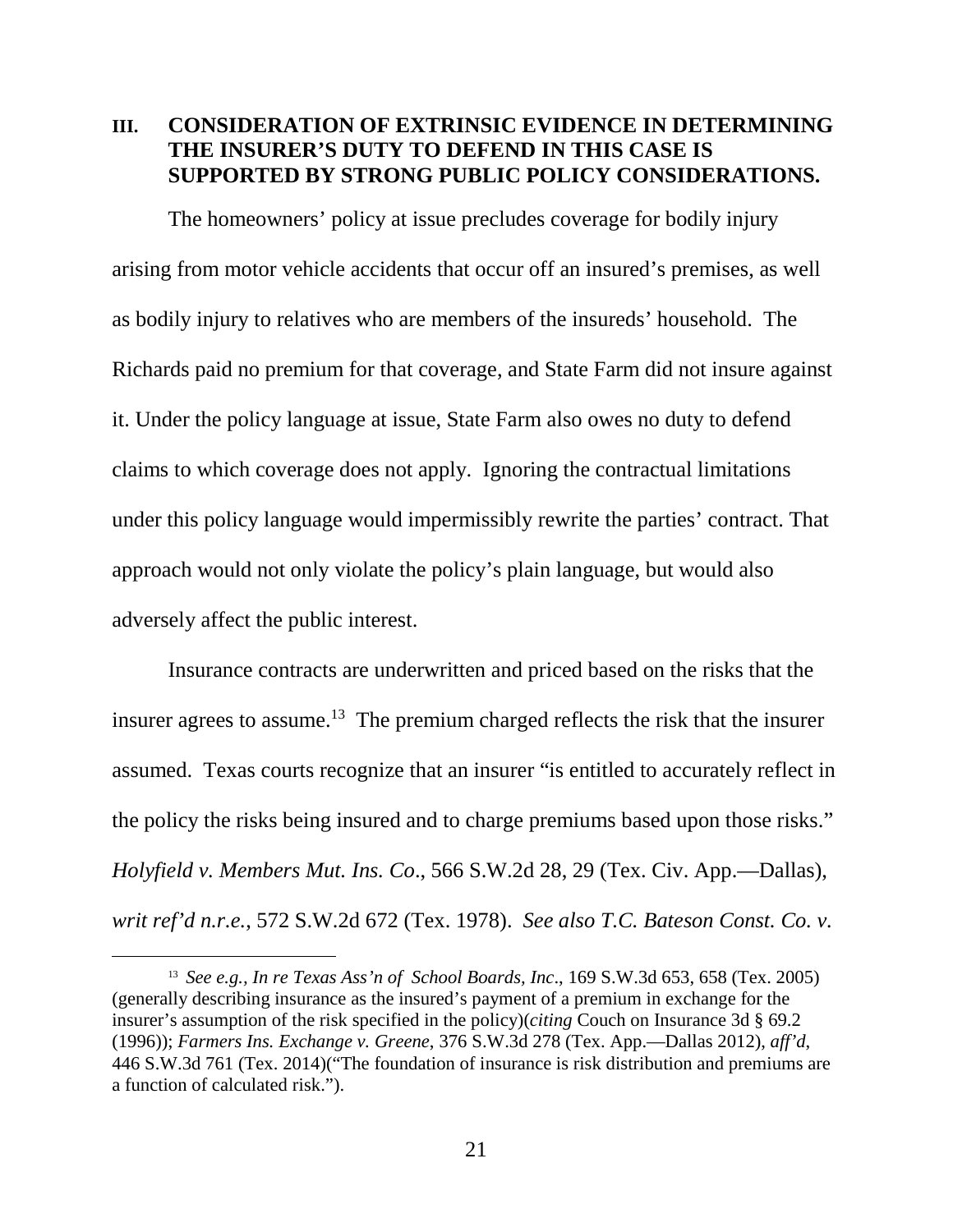*Lumbermens Mut. Cas. Co*., 784 S.W.2d 692, 699 (Tex. App.—Houston [14th Dist.] 1989, writ denied) (recognizing that the qualifying phrase "to which this insurance applies" in the insuring agreement "underscores the basic notion that the premium paid by the insured does not buy coverage for all [ ] damage but only for that type of damage provided for in the policy.")

Forbidding consideration of known facts concerning coverage, particularly where they have no relationship to the underlying claim, would have the effect of negating the policy terms and would undermine the efficient working of the insurance mechanism. The public objective of insurance as a risk-spreader is accomplished through a risks-for-premium exchange based on the nature of the insured risks and their likely incidence and cost in the future. Through this process, the insurer calculates the cost consequences of given risks for the pool as a whole. The insurer then sets a premium that, in the aggregate, provides adequate funds to meet the liabilities it agrees to assume. But that original risk assessment becomes a nullity if the language of the policy is ignored or redefined to expand coverage beyond what was bargained for and anticipated by the insurer in the insurance contract. Courts and commentators have noted that expanding coverage beyond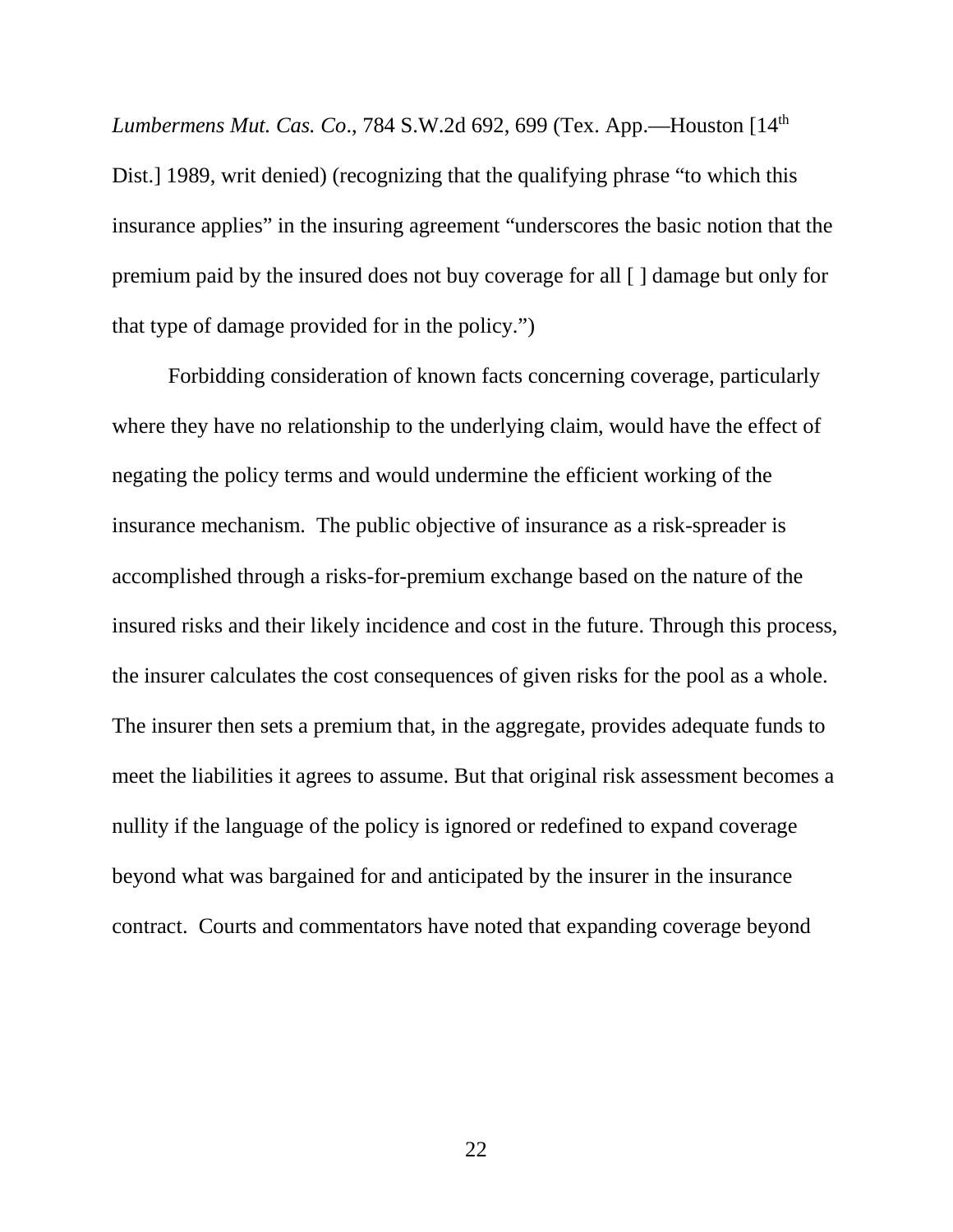the written contract will require underwriters to pass on the cost of the insurer's expanded, unplanned risk to all consumers of insurance.<sup>14</sup>

Besides serving the public interest by properly tying together the scope of policy coverage and the basis of premium calculation, recognizing an exception to the eight-corners rule for coverage evidence that does not concern the underlying claim limits the danger that third-party claimants will "artfully craft" pleadings in an attempt to trigger insurance coverage. *See Weingarten*, 343 S.W.3d at 869 ("If a contract does not exist, a duty to defend should not be allowed to spring into existence based on artful or inartful pleading.") This consideration is especially relevant and strong when, as here, the claimant has apparently re-pled its petition in an attempt to render the allegations "insufficient" to negate an insurer's defense obligations. An insurer's duty to defend should not turn on the "artful" pleading of a claimant who purposefully removes from her complaint facts that negate coverage in an effort to plead the suit into coverage. Additionally, a clear rule that

l

<sup>14</sup> *E.g.*, *Weedo v. Stone-E-Brick, Inc.,* 405 A.2d 788, 790 (N.J. 1979) (same); *North River Ins. Co. v. Cy Thompson Transp. Agency, Inc*., 840 F.2d 139  $(1<sup>st</sup> Cir. 1988)$  (insurance contracts are underwritten and priced based on the risks that the insurer agrees to assume). *See also* David S. Miller, *Insurance as Contract: The Argument for Abandoning the Ambiguity Doctrine*, 88 Colum. L. Rev. 1849, 1863 (1988) (the stretching of policy language to find coverage necessarily destroys the delicate risk-allocating mechanism of insurance by replacing the parties' more efficient allocation of risk with a court's status-based decision).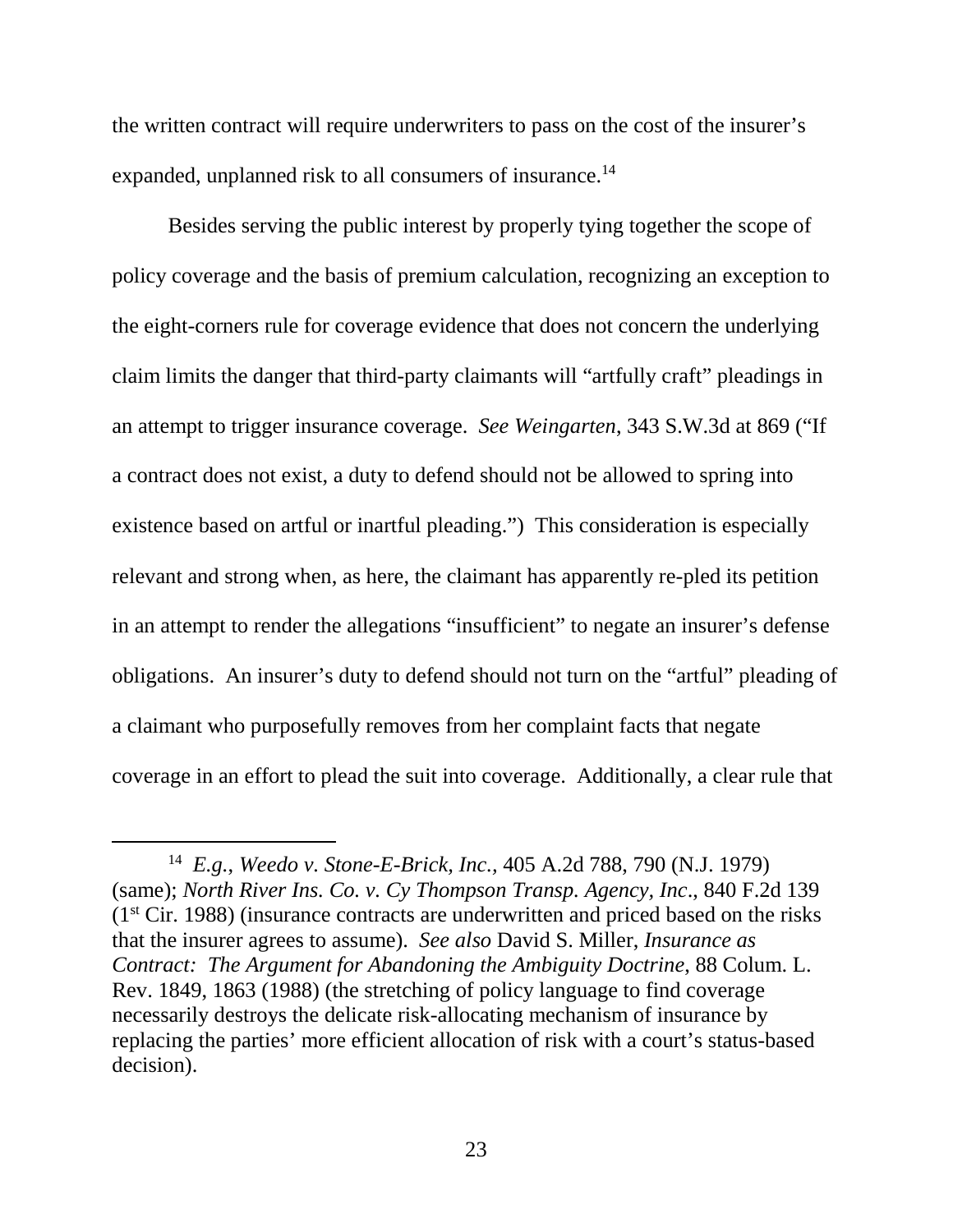permits consideration of readily ascertainable facts would counteract the distorting effects that modern "notice pleading" can have on insurance coverage determinations.

In sum, enforcing the contractual limitation of the policy by permitting consideration of extrinsic evidence in determining the insurer's defense obligation will support the public interest by protecting the efficient working of the insurance system. It also eliminates any doubt on whether artful pleadings of fact can create insurer obligations that neither party to the insurance policy intended or contracted for in the policy terms.

### **CONCLUSION**

Amici urge the Court to answer the certified question in the affirmative. This Court should rule that an exception to the eight corners rule permits consideration of extrinsic facts relating solely to coverage which do not conflict with the allegations of the underlying petition or overlap with the merits of the claimant's case.

24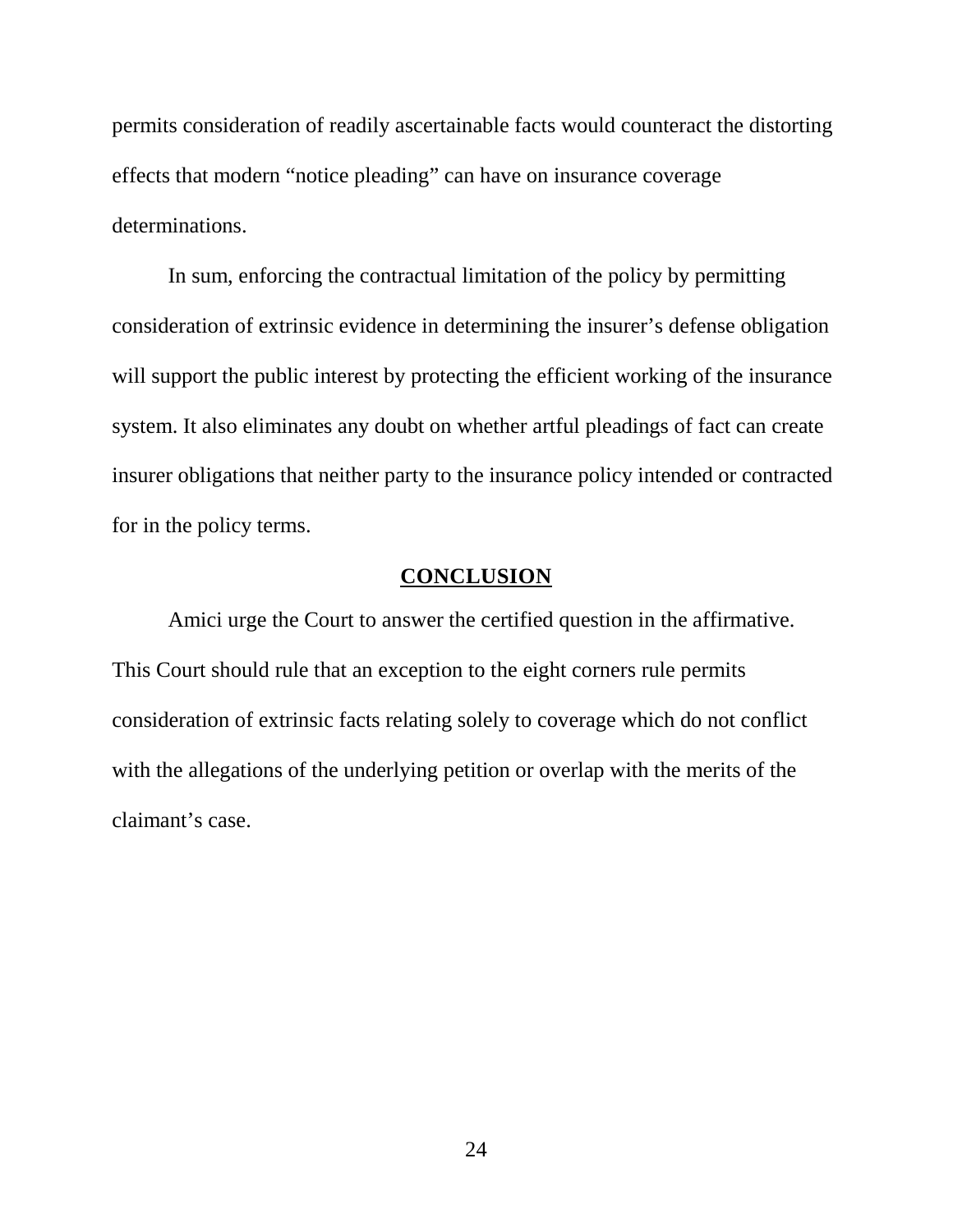Dated this 4<sup>th</sup> day of November, 2019.

By: */s/ Wade C. Crosnoe*

Wade C. Crosnoe State Bar No. 00783903 **Thompson, Coe, Cousins & Irons, LLP** 701 Brazos, Suite 1500 Austin, Texas 78701 (512) 703-5078 wcrosnoe@thompsoncoe.com

and

Laura A. Foggan, Pro Hac Vice Pending **Crowell & Moring LLP** 1001 Pennsylvania Ave., NW Washington, DC 20004 Phone: (202) 624-2774 **LFoggan@crowell.com**

*Attorneys for the Complex Insurance Claims Litigation Association, American Property & Casualty Insurance Association, and National Association of Mutual Insurance Companies*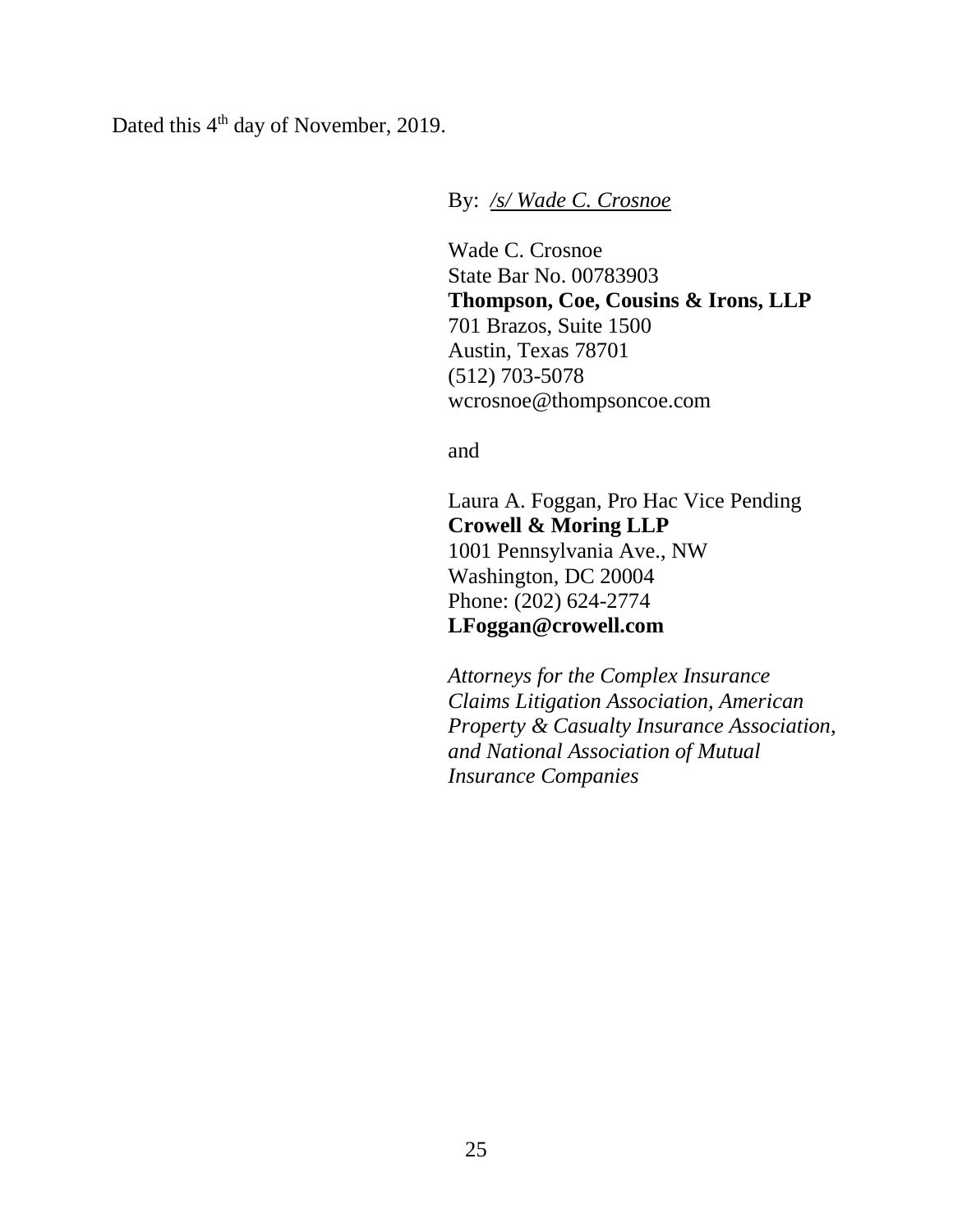## **CERTIFICATE OF COMPLIANCE**

I hereby certify this document contains 6,285 words, within the limit mandated by Texas Rule of Appellate Procedure 9.4(i)(2)(B).

Dated this 4<sup>th</sup> day of November, 2019.

By: */s/ Wade C. Crosnoe* Wade C. Crosnoe